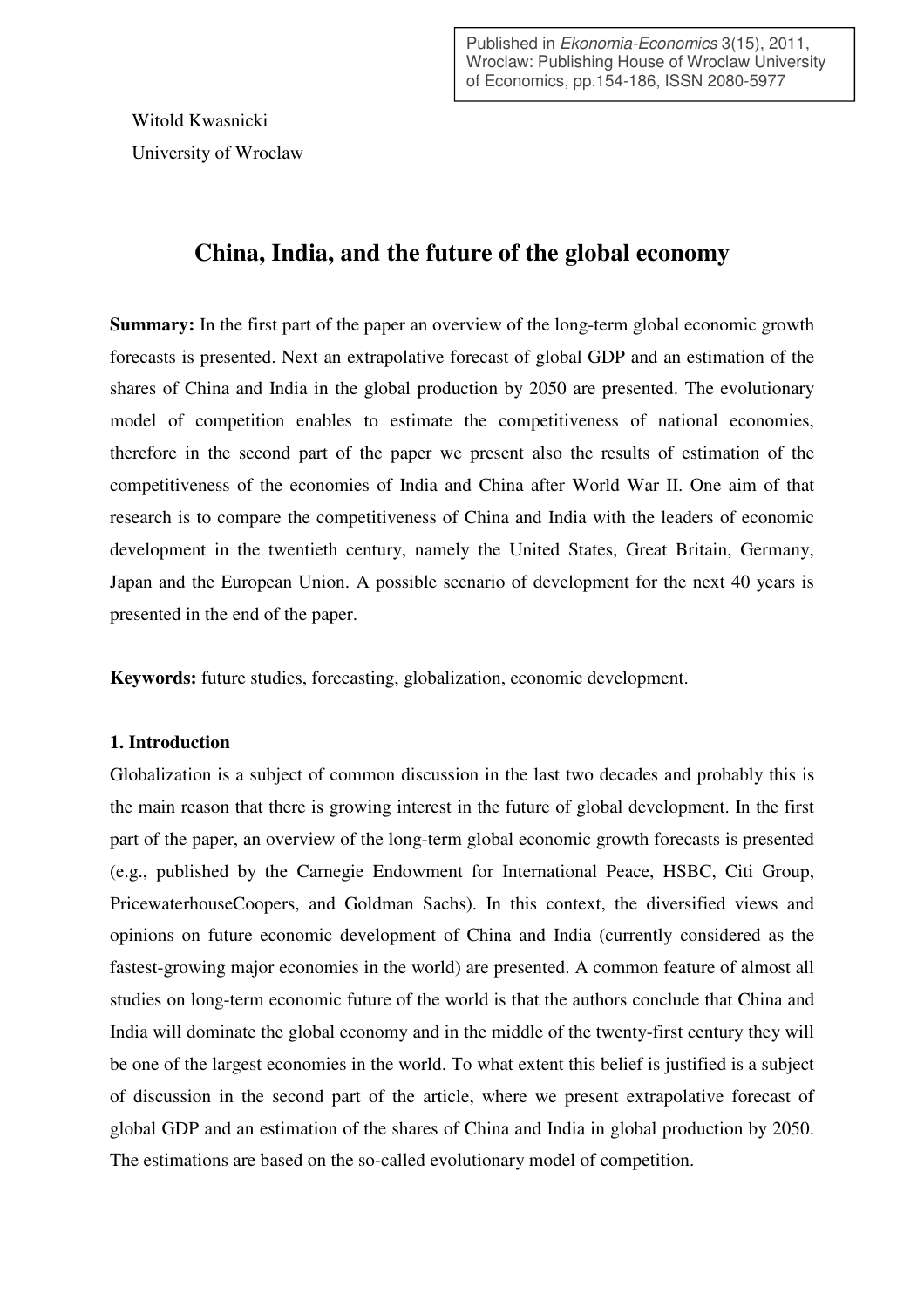The evolutionary model of competition allows estimating the competitiveness of national economies; therefore, in the second part of the paper we present the results of estimation of the competitiveness of the economies of India and China after World War II. One aim of that research is to compare the competitiveness of China and India with the leaders of economic development in the twentieth century, namely the United States, Great Britain, Germany, Japan, and the European Union. A possible scenario of development for the next 40 years is presented in the end of the paper.

#### **2. An overview of the global forecasts**

 $\overline{a}$ 

A kind of "reference year" of future studies is 2050. Numerous conferences and a great number of publications are undertaken with the general theme "the world in 2050". One of the latest big, worldwide conferences in that mood was that held in Berkeley, 23-24 of January 2009, *The World in 2050: A Scientific Investigation of the Impact of Global Population Changes on a Divided Planet*.<sup>1</sup> To give as an example of the latest book on that subject, let us mention the important one, namely Laurence C. Smith, in *the World in 2050: Four Forces Shaping Civilization's Northern Future* [2010]. The four global forces which will shape the future of the next 40 years are (in the opinion of Smith) are the following: (1) population demographics, (2) resource demand, (3) globalization, and (4) climate change. In the first part of the book, Smith identifies key world tensions and trends (among others urbanization, population aging, energy technology, water supply, immigration, and a historic transfer of wealth and power from west to east). In the next part, he describes the emergence of a new region, so-called "Northern Rim" (NORCs), which consists of eight northern countries: the northern United States, Canada, Greenland/Denmark, Iceland, Norway, Sweden, Finland, and the Russian Federation. In the final part Smith explores some more extreme, but less likely potential outcomes. .

Numerous institutions undertake almost systematic future studies on global development. Some of them will be outlined later in that section of the paper, but as a kind of the summary let us present a list of that publications.

Goldman Sachs, one of the biggest investment banking and securities firms, started to publish future study reports since the beginning of the 21st century, among them there are:

− *Building Better Global Economic BRICs*, Jim O'Neill, 30 November 2001, Global Economics, Paper No. 66;

<sup>&</sup>lt;sup>1</sup> For details see: http://bixby.berkeley.edu/research/population/world-in-2050/presentations/; and http://www.prb.org/Journalists/Webcasts/worldin2050/worldin2050-overview.aspx.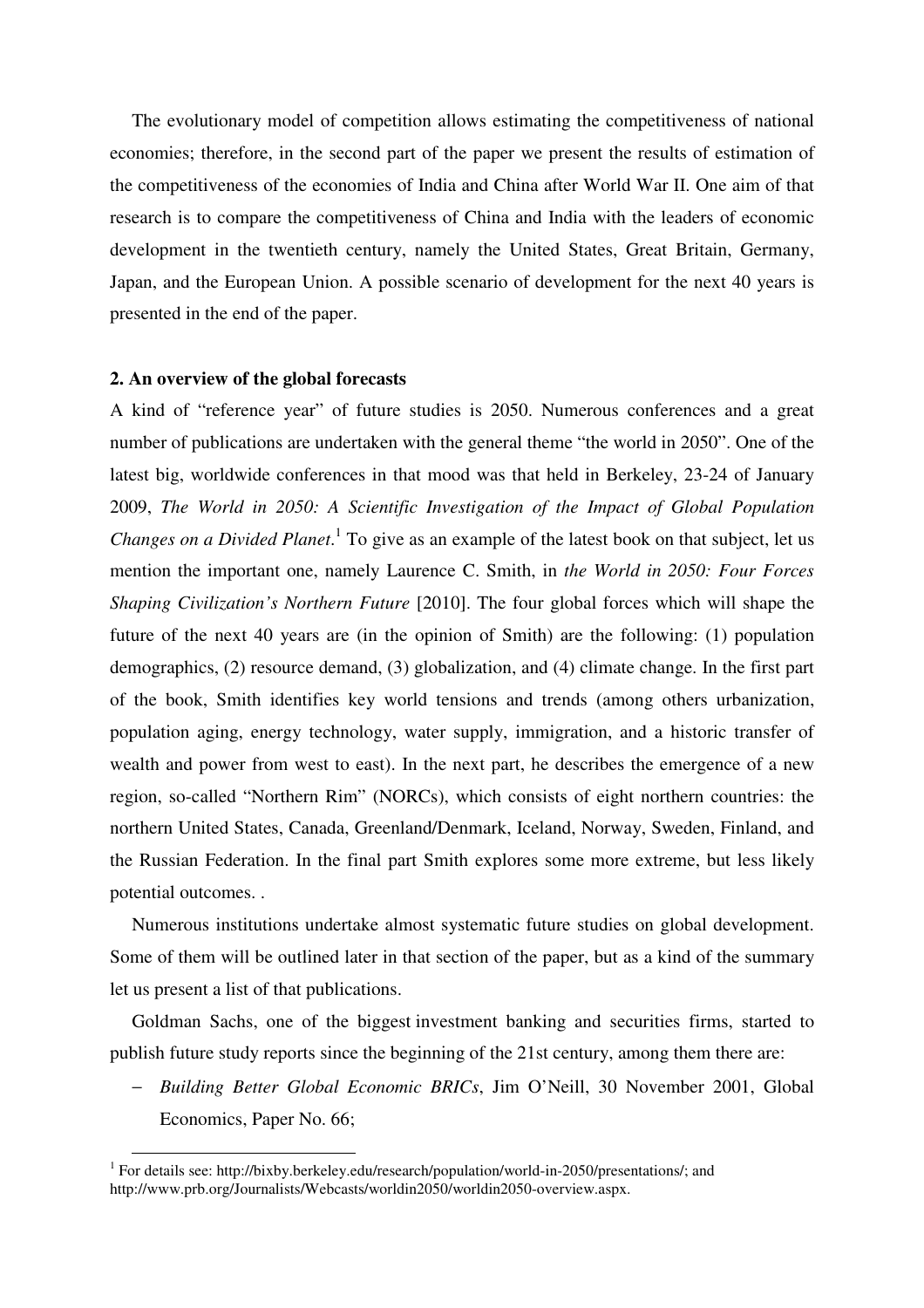- − *Dreaming With BRICs: The Path to 2050*, 1 October 2003;
- − *BRICs and Beyond*, Tushar Poddar and Eva Yi, 22 January 2007;
- − *Ten Things for India to Achieve its 2050 Potential*, 16 June 2008;
- − *The Long-Term Outlook for the BRICs and N-11 Post Crisis*, 4 December 2009;

In fact, it was Jim O'Neill, who in his 2001 report coined the acronym BRICs, to refer to the four countries, namely: Brazil, Russia, India, and China. The acronym is now commonly used as a symbol of the shift in global economic power towards the developing world, away from currently the most developed G7 economies.

The other global institution systematically publishing reports on future development is PricewaterhouseCoopers (PwC), the world's second-largest professional services firm and one of the "Big Four" audit and accountancy firms. We will refer to its four reports, namely:

- − *The World in 2050. How big will the major emerging market economies get and how can the OECD compete?*, John Hawksworth, March 2006;
- − *The World 2050, Beyond the BRICs: A Broader Look at Emerging Market Growth Prospects*, John Hawksworth and Gordon Cookson, March 2008.
- − *The World in 2050. The Accelerating Shift of Global Economic Power: Challenges and Opportunities*, John Hawksworth and AnmolTiwari, January 2011.

Other reports included in the review:

- Sandra Poncet [2006], *The Long Term Growth Prospects of the World Economy: Horizon 2050*;
- − Uri Dadush, Bennett Stancil, *The World order in 2050*, 2010, the Carnegie Endowment for International Peace;
- − Karen Ward, *The World in 2050*, January 2011, HSBC Global Banking and Markets;
- − Willem Buiter, EbrahimRahbari, *Global growth generators: Moving beyond emerging markets and BRICs*, 21 February 2011, Citi Investment Research & Analysis, a division of Citigroup Global Markets Inc.

# **3. Goldman Sachs future reports**

 $\overline{a}$ 

The 2003 report on *Dreaming With BRICs: The Path to 2050* focuses on the comparison of development of the four BRICs countries and G6, currently the most advanced economies (US, Japan, UK, Germany, France, and Italy).  $^{2}$ As we see in Figure 1, according to that report,

<sup>&</sup>lt;sup>2</sup>As the authors of the report comment: "In focusing on the G6 (rather than the G7 or a broader grouping), we decided to limit our focus to those developed economies with GDP currently over US\$1 trillion. This means that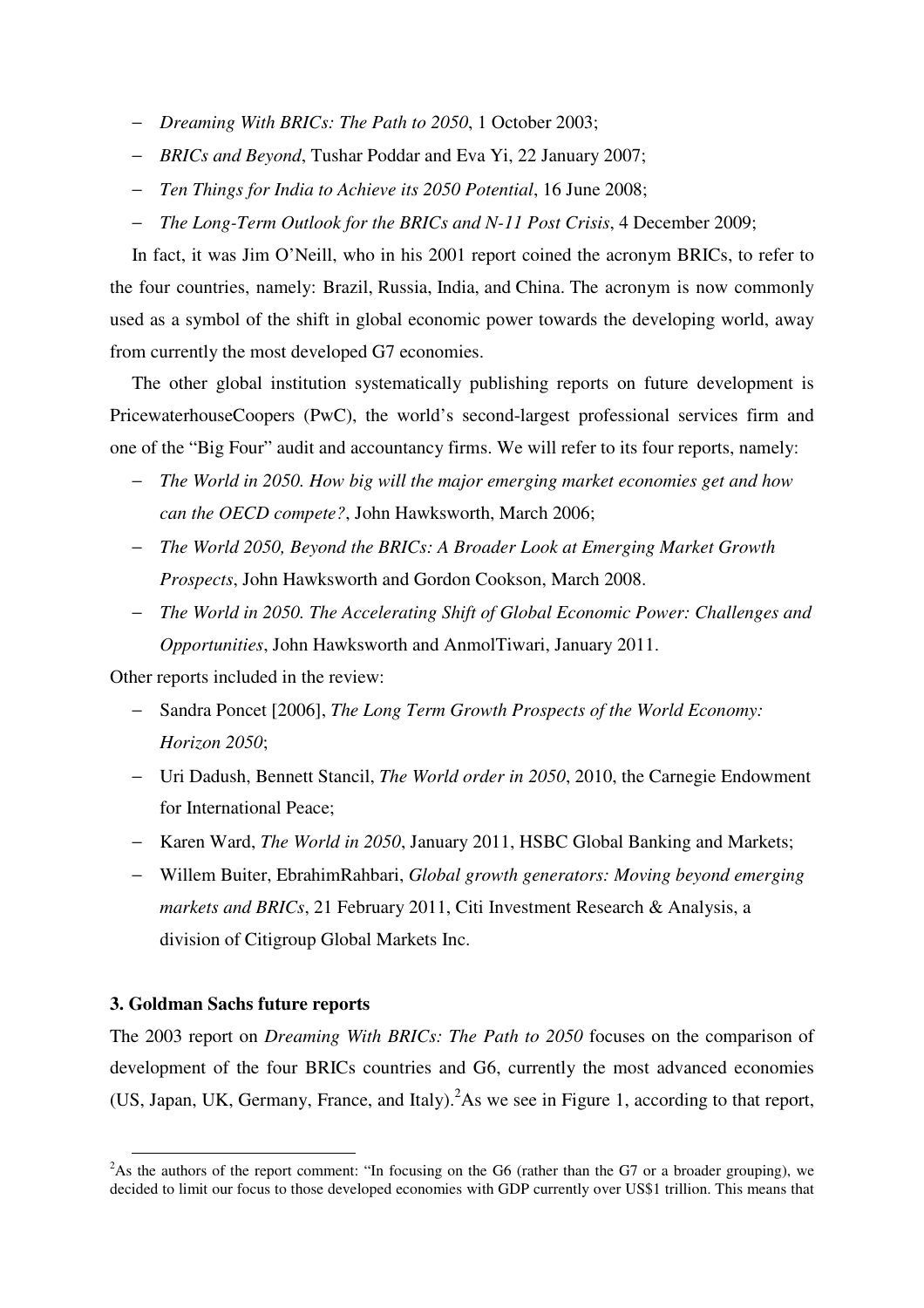in 2025 the BRICs countries will reach 50% GDP of the G6, and around 2040 their GDP will be greater than the total GDP of G6.



**Figure 1.** Projection of GDP(in 2003, billion USD) of BRICs and G6 countries Source: Goldman Sachs [2003].

This rapid global growth will be mainly due to the rapid development of China and India. As seen in Figure 2, according to the prediction of Goldman Sachs made in 2003, the Chinese economy will be the largest in the world in 2050, followed by currently the biggest US economy, but India will be in third place. The economies of Brazil and Russia (respectively in 5th and 6th positions in the 2050 ranking) will be much smaller, although larger than the economies of the UK, Germany, France, and Italy.



**Figure 2.** The largest economies in 2050 (in 2003, billion USD); Source: Goldman Sachs [2003].

-

Canada and some of the other larger developed economies are not included. Adding these economies to the analysis would not materially change the conclusions" [*Dreaming*… 2003, p. 3].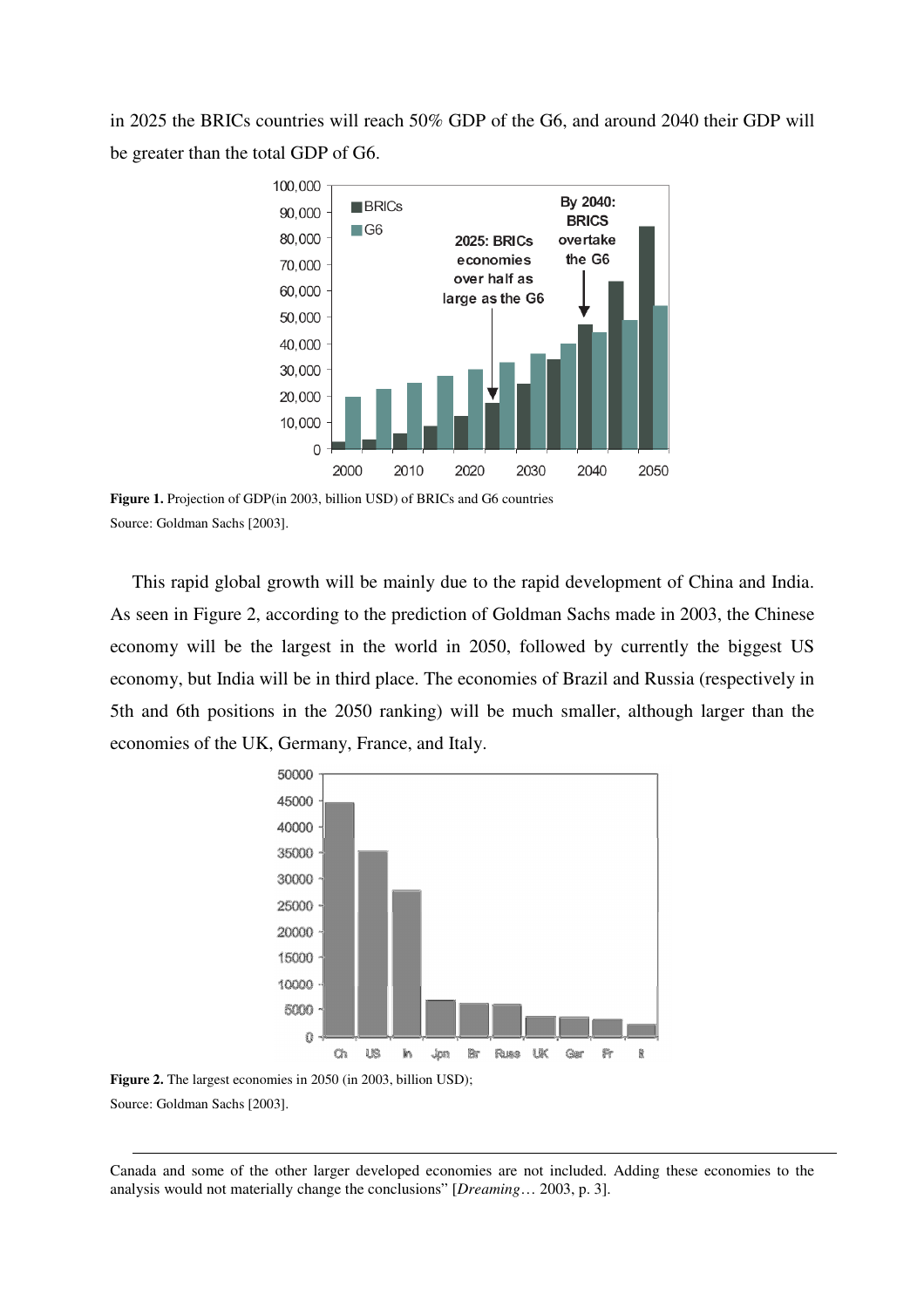The projection of development of the five biggest economies, as envisaged by Goldman Sachs [2003] is presented in Figure 3. According to that prediction, the Chinese economy will be greater than that of the US by around 2040, but what is really interesting is that India will experience impressive economic growth in the next decades and will be very close behind China and the US in the middle of the 21st century; by around 2033 the Indian economy will overtake the Japanese one. This process is nicely illustrated by the diagrams in Figure 4. It is clearly seen that the enormous economic growth of China and India is accompanied by rapid demographic process. The population of China will grow from 1316 million in 2005 to 1418 million in 2050, but at the same period the population of India will grow much faster, namely from 1087 million to 1601 million. Therefore, in spite of very rapid economic growth, India will not catch up the western societies in terms of economic welfare, although the growth of GDP *per capita* will be quite large, more than five times greater in 2050 compared to that in 2005. In 2005 the GDP *per capita* in India was equal to 3344 USD and in 2050 will be 17366 USD, but still more than twice smaller the current GDP *per capita* in the US. In the period 2005-2050, the GDP *per capita* in China will grow from 7204 USD do 31357 USD (i.e., more than four times), while the US *per capita* only doubles (from 41399 to 83710 USD). So we see that in spite of very high economic growth of China and India, the welfare of the western societies will be still much higher than in China and India. Western Europe will experience stagnation in terms of demographic process in the first half of the 21st century (in fact a slight decline of population from 397 million in 2005 to 391 million in 2050, while at the same time US population will grow from 297 million to 420 million) and much slower growth in terms of economic welfare (GDP *per capita* will grow from 29227 USD in 2005 to 49154 USD in 2050, i.e., less than double).



**Figure 3.** Projection of GDP growth (in 2003, billion USD) of five largest economies Source: Goldman Sachs [2003].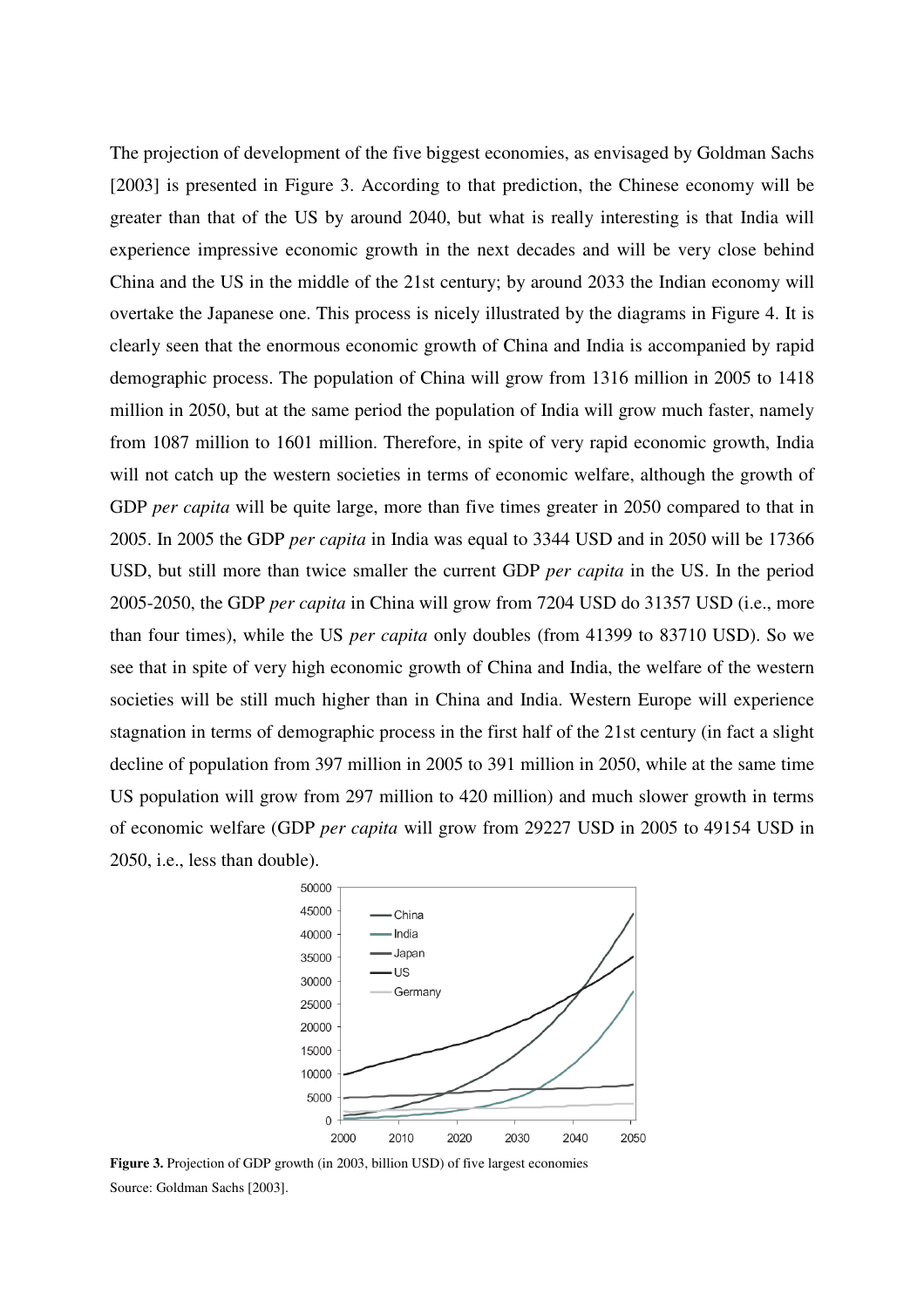





**Figure 4.** Illustration of economic and demographic growth of six countries/regions up to 2050 Source: Goldman Sachs [2003].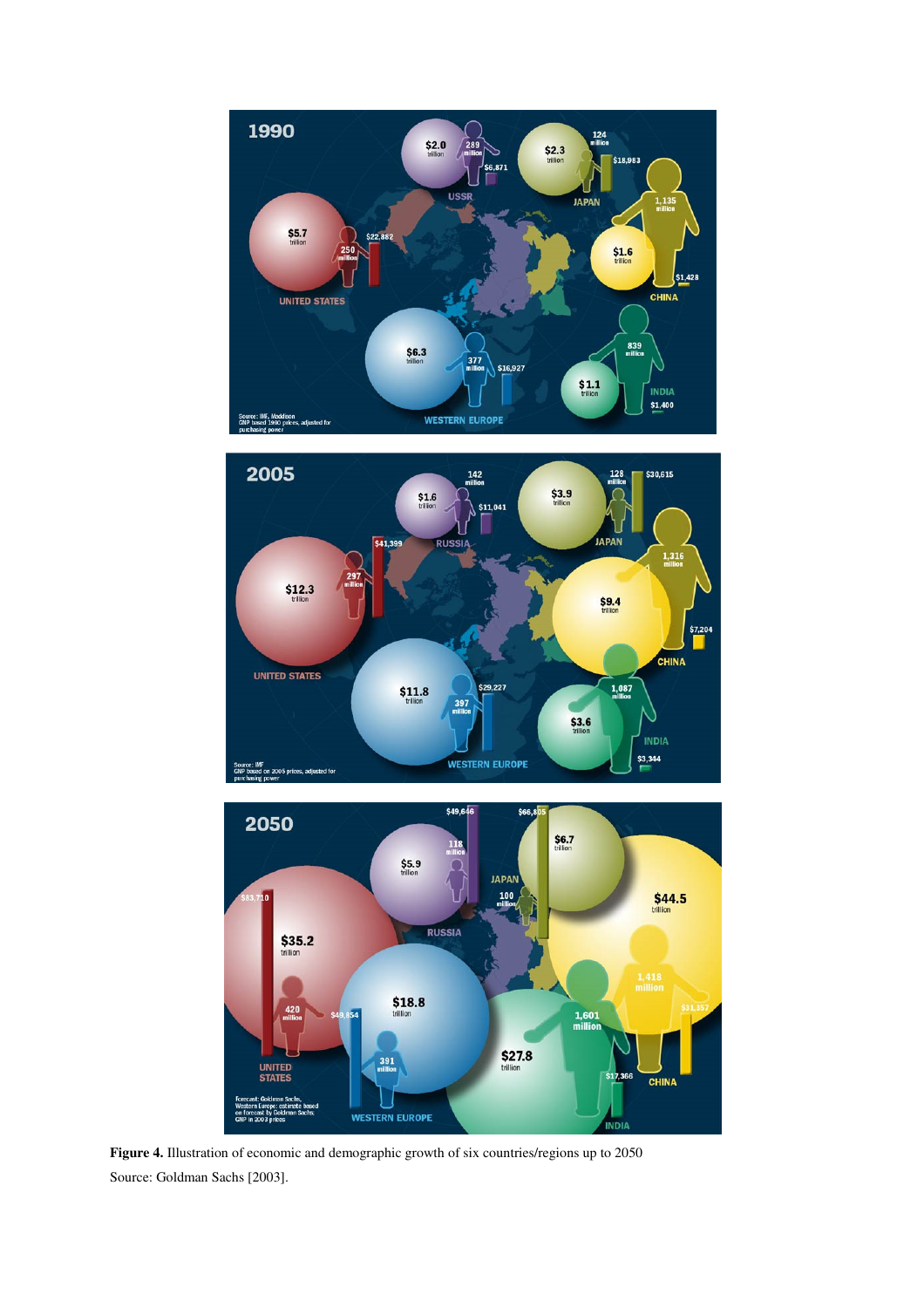*Important note:* It is important to note that in all presented and outlined reports on future development the neoclassical model based on the simple Cobb-Douglas function is applied. The predictions very much depend on subjective assumptions made by the researchers. Let us mention the model presented in the Goldman Sachs report published in 2003, but all other reports and forecast are using a more or less similar approach.

It is assumed that GDP growth (*Y*) is described by a simple (Cobb-Douglas) function of three ingredients, namely labour (*L*), the capital stock (*K*), and the level of "technical progress" (*A*; Total Factor Productivity, TFP):

$$
Y = AK^{\alpha}L^{1-\alpha} \tag{1}
$$

To predict growth of GDP, it is necessary to make predictions concerning growth in employment, growth in the capital stock and technical progress (or total-factor productivity (TFP) growth). For *L*, the projections of the working age population (15-60) from the US Census Bureau is used. On the basis of the initial capital stock and assumed investment rate (investment as a share of GDP) together with assumed depreciation rate  $(\delta)$  the capital stock is calculated as:

$$
K_{t+1} = K_t (1 - \delta) + \left(\frac{l_t}{Y_t}\right) . Y_t \tag{2}
$$

For *A*, the description of technical progress, it is assumed "that technology changes as part of a process of catch-up with the most developed countries. The speed of convergence is assumed to depend on income per capita, with the assumption that as the developing economies get closer to the income levels of the more developed economies, their TFP growth rate slows" [Dreaming … 2003, p. 18]. To calculate *A* the following formula is applied:

$$
\frac{A_t}{A_{t-1}} = 1.3\% - \beta \ln(\frac{Incompercapita_{DC}}{Incompercapita_{US}})
$$
\n(3)

where  $\beta$  is a measure of how fast convergence takes place and 1.3% is the assumed long-term TFP growth rate for the US.

As the authors of the 2003 report write: "Depreciation rate ( $\delta$ ) assumed to be 4% as in the World Bank capital stock estimates. Investment rate assumptions based on recent history, for Brazil (19%), for India (22%) for Russia (25%) for China (36% until 2010, declining to 30%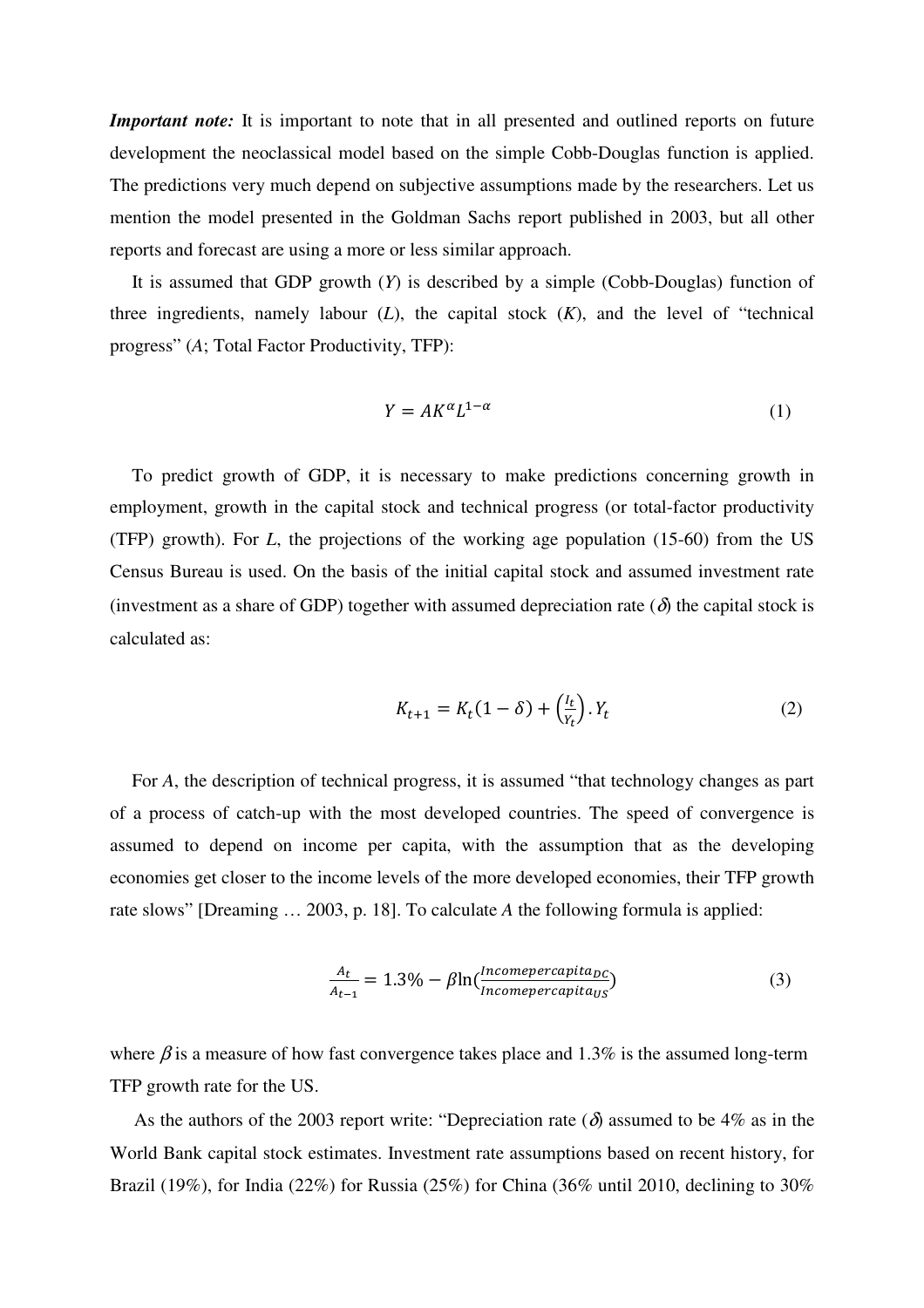thereafter). Income share of capital assumed to be  $1/3$ , a standard assumption ( $\alpha$ ) from historical evidence. US long-run TFP growth assumed to be 1.33%, implying steady-state labour productivity growth of 2%- our long-run estimate. Convergence speed for TFP  $(\beta)$ assumed to be 1.5%, within the range of estimates from academic research" [*Dreaming*... 2003, p. 18].

So we see that a large number of assumptions are quite arbitrary; therefore, it is not a surprise that sometimes large differences in the forecasts are observed. For example the Goldman Sachs report published four years later (in 2007) contains an essentially different projection (see Figure 5). China in 2050 is almost twice ahead of the US, and US and India economies are comparable in 2050. Also Japan is far behind Brazil, Mexico, and Russia.



**Figure 5.** GDP projection for the largest economies (in 2006, billion USD) Comment: the order of columns in the figure is 2050, 2040, 2030, 2020, and 2010. Source: Goldman Sachs [2007]; Poddar, Yi [22 January 2007].

# **4. PricewaterhouseCoopers reports**

John Hawksworth and Gordon Cookson in the 2008 report *The World 2050, Beyond the BRICs: A Broader Look at Emerging Market Growth Prospects* update the former 2006 report of PricewaterhouseCoopers. The main conclusions of that report is that by 2050, the E7 emerging economies (i.e., the BRIC economies of Brazil, Russia, India, and China, plus Mexico, Indonesia, and Turkey) will be around 50% larger than the current G7 (the US, Japan, Germany, the UK, France, Italy, and Canada). China is expected to overtake the US as the largest economy around 2025 and "India has the potential to nearly catch up with the US by 2050". New countries enter the club of the fastest growing economies, namely the fastest growing economies in 2050 will be "headed by Vietnam, and the top 10 includes Nigeria,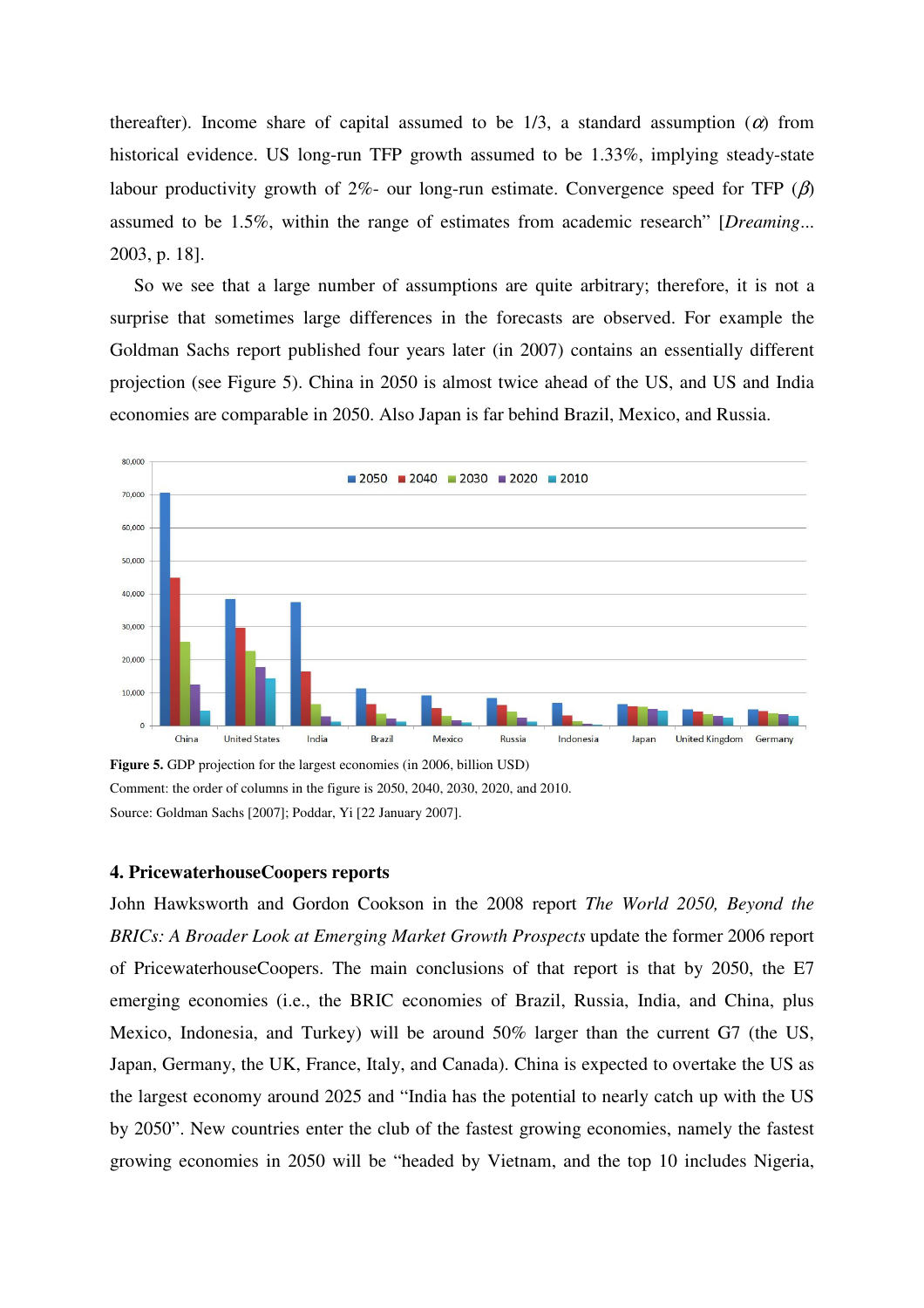Philippines, Egypt, and Bangladesh" [Hawksworth, Cookson 2008, p. 19] . The relative size projected by the 2008 report of the four largest economies are presented in Figure 6.



Figure 6. The projected relative size of the four major economies Source: PwC [2008].

It is worth noting the large differences in the projections made by the same authors in the 2006 and 2008 PwC reports. These differences are summarized in Table 1. Let us note that even the estimates of 2005 GDP for China and India are significantly different.

**Table 1.** Key changes in results in 2006 and 2008 reports of PwC – relative size of Chinese and Indian economies compared to the US

| China | India                                                           |
|-------|-----------------------------------------------------------------|
|       |                                                                 |
| 76    | 30                                                              |
| 51    | 22                                                              |
|       |                                                                 |
| 3.9   | 5.2                                                             |
| 4.7   | 5.8                                                             |
|       |                                                                 |
| 143   | 100                                                             |
| 129   | 88                                                              |
|       |                                                                 |
| 94    | 58                                                              |
| 129   | 88                                                              |
|       | Source: World Rank for 2006 ostimatos: Bu/C projections for 205 |

Source: World Bank for 2006 estimates; PwC projections for 2050

Source: World Bank for 2006 estimates; PwC for projections for 2050.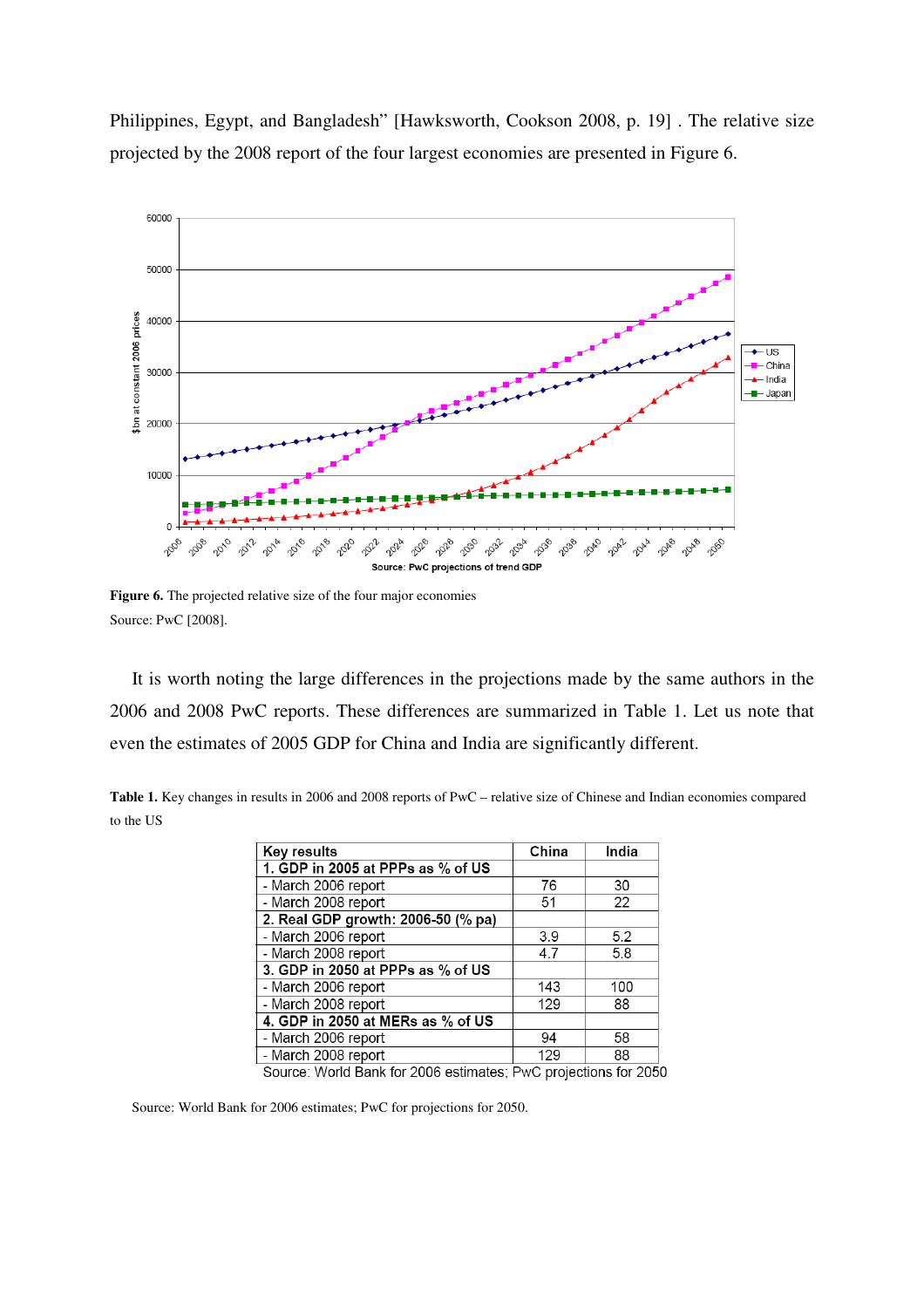The main explanation for such big differences given by the authors is the following: "Our projections for long-term average growth in the individual advanced economies have changed by no more than 0.1-0.2 percentage points *per annum* on average over the period to 2050, which is well within the margin of error for such long-term estimates. Projected growth rates in Brazil, Mexico, Russia and Turkey have similarly changed little since our original March 2006 report. Projected real GDP growth in Indonesia has been revised down slightly, but this country still ranks third in our E7 growth league table and so remains a relatively strong performer. Our projections for China and India have, however, changed more materially... There are two main reasons for these changes. First, major new research led by the World Bank, which was published in December 2007, has for the first time produced official PPP estimates for China and has significantly revised earlier estimates for India. In both cases, the result is to raise estimates of relative price levels in these emerging economies and therefore to reduce significantly the estimated relative size of the Chinese and Indian economies in PPP terms (i.e., in terms of the volume rather than the value of goods and services produced). Thus… China's economy in 2005 was only around half the size of the US based on these new PPP estimates, compared to a previous estimate of around three-quarters, while India's economy is now estimated at 22% of the size of the US in that year as compared to an earlier estimate of around 30%. Estimates of the relative value of the output of these economies at market exchange rates are not affected by these changes, so the initial gap between MER (Market Exchange Rate)] and PPP estimates of GDP accordingly shrinks. Second, however, and offsetting this effect in terms of our long-term PPP projections, the Chinese and Indian economies have grown much more strongly over the past two years than our model estimates were originally suggesting and all the indications are that this more rapid rate of 'catch up' will be sustained for at least the next few years. The Chinese investment rate has also been significantly higher in 2006-7 than assumed in our original report and, although this is still expected to slow over time, this may not happen as fast as was originally assumed. Taking these more recent data (and other independent forecasts of Chinese and Indian growth) into account has caused us to revised up significantly our projections for the sustainable growth rate of these economies over the next 10 years, although these effects then fade away in later years (and indeed will be reversed eventually as catch up occurs earlier so the scope for further catch up is reduced in the long run). Furthermore, faster relative productivity growth also translates into faster expected real exchange rate appreciation over the next 15-20 years. This further boosts projected real growth in the Chinese and Indian economies in dollar terms, although it does not affect projected real growth in domestic currency or PPP terms"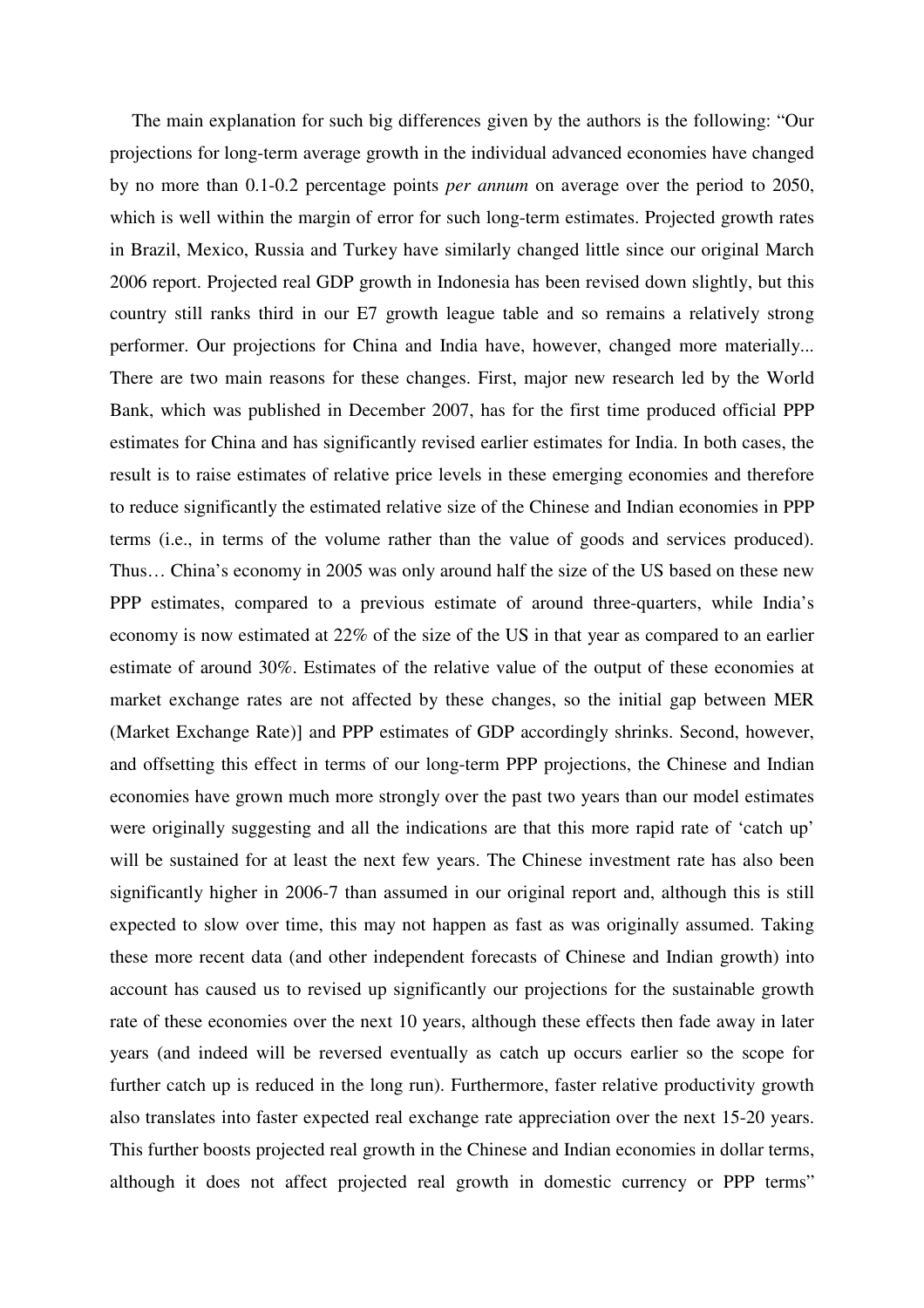[Hawksworth, Cookson 2008, p. 16]. Therefore, we see how cautiously it is necessary to read the published projections, when even seemingly hard historical data on current GDP are not reliable.

# **5. Other reports**

There are numerous publications under the general theme of "how the world will look like in 2050". Here we will shortly present only four of them. In chronological order, let us start from Sandra Poncet's [2006] study entitled *The Long Term Growth Prospects of the World Economy: Horizon 2050*. Sandra Poncet develops long-term forecasts for world economic growth, based on a simple production function, therefore it is assumed that an economy can grow by (1) deploying more inputs (i.e., labour and capital) to production and/or by (2) becoming more efficient, i.e., producing more output per unit of input. Similarly as applied in the mentioned Goldman Sachs model, the analysis of past performance is carried out to describe the process by which physical capital accumulates over time and to estimate the parameters of a catch-up model of technology diffusion. Modification of real exchange rates against the US dollar is incorporated into the analysis. The main findings of the analysis are the following: "in less than 50 years, China and India together could match the size of the US in current dollars (26.6 against 26.9% of the world GDP in 2050). China and India will stand out as an engine of new demand growth and spending, their GDP will grow at yearly average rate of 4.6 and 4.5%, respectively between 2005 and 2050. The largest economies in the world (by GDP) may no longer be the richest (in terms of income per capita)" [Poncet 2006, p. 5] In the conclusion Poncet states that "China's GDP in 2050 could represent 22% of world GDP (at current US\$ and current relative prices). Between 2005 and 2050, China and India could experience a 13-fold and a 10-fold increase in GDP respectively at current real exchange rate. … We do not, however, expect the US to lose the first rank in the world GDP hierarchy over the next 50 years. We anticipate that in 2050, China's GDP could reach \$31 compared to \$38 trillion for the US, moving Japan down from second position to the benefit of China. South Korea is predicted to improve its rank from 10th in 2005 to fourth in 2050. A similar progression is expected for India - projected to jump from 13th to fifth position. India could become larger than France in 2025 and larger than Germany in 2039. In 2050 India's GDP would, however, correspond only to 18% of the United States' GDP. Of the current G7 (the United States, Japan, Germany, the United Kingdom, France, Italy and Canada) only the US, Japan, Germany and the United Kingdom may be among the seven largest economies in 2050.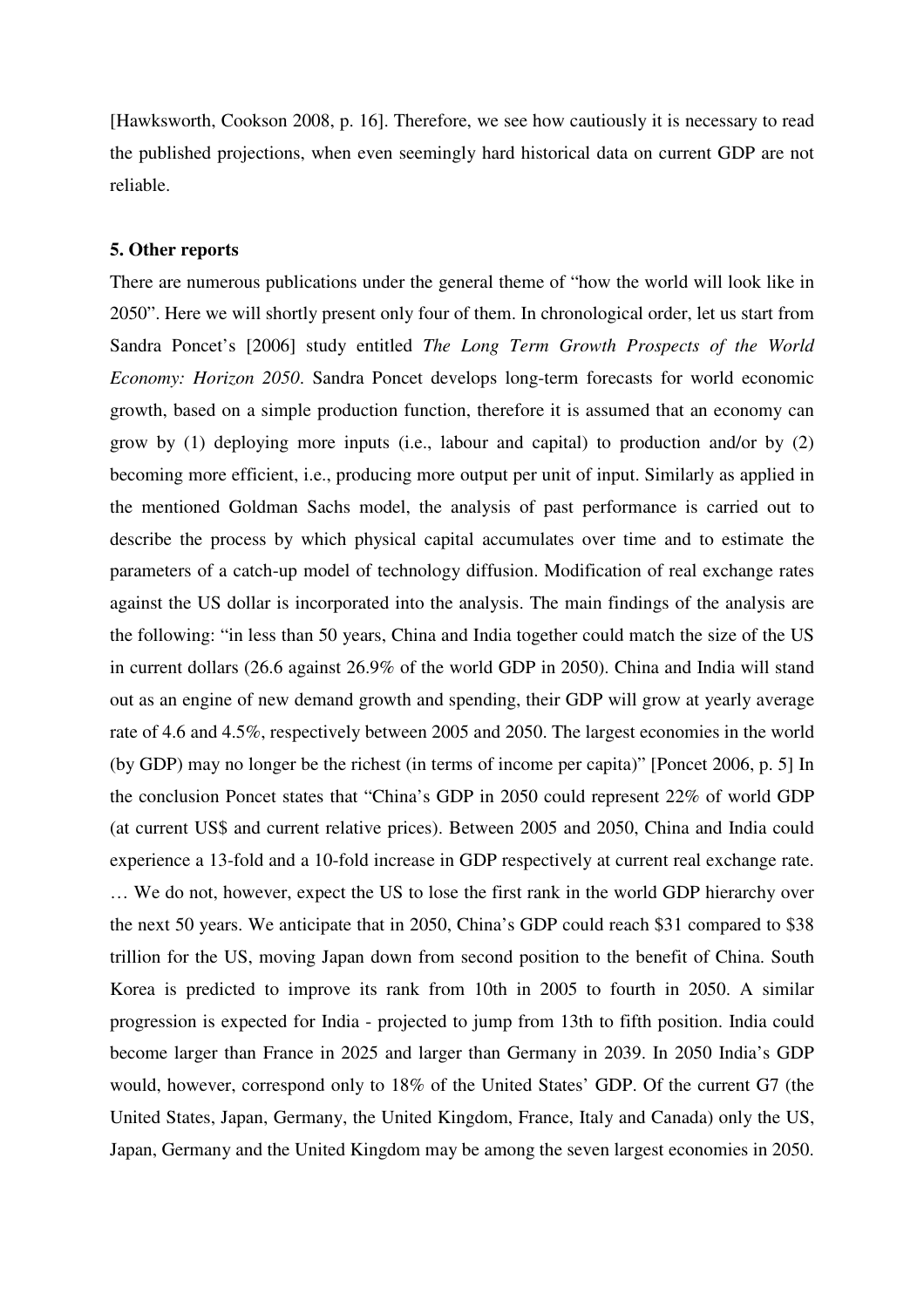China, South Korea and India are expected to overtake France, Italy and Canada before that date" [Poncet 2006, p. 5].

Celebrating its centennial anniversary, the Carnegie Endowment for International Peace published in April 2010 the report entitled "*The World Order in 2050*" [Dadush, Stancil 2010]. As in all former outlined reports, the authors envisage that "China remains on a path to overtake the United States as the world's largest economic power within a generation, and India will join both as a global leader by mid-century. Traditional Western powers will remain the wealthiest nations in terms of *per capita* income, but will be overtaken as the predominant world economies by much poorer countries. …Absolute poverty will be confined to small pockets in sub-Saharan Africa and India, though relative poverty will persist, and may even become more acute. Carbon emissions are also on a path toward climate catastrophe, and by mid-century may constitute a serious risk to the global growth forecast. International organizations such as the IMF will be compelled to reform their governance structures to become more representative of the new economic landscape. Those that fail to do so will become marginalized" [Dadush, Stancil 2010, p. 1]

Global Research, a division of HSBC Global Banking and Markets, published in January 2011 a report entitled *The World in 2050* [Ward 2011]. Once again the simple production function model (the so-called Barro's growth model) is applied in the report. The main findings of the model are more or less similar to the previously presented forecasts: in 2050 "19 of the 30 largest economies will be emerging economies; The emerging economies will collectively be bigger than the developed economies; Global growth will accelerate thanks to the contribution from the emerging economies; With the rapid growth of the emerging markets, the global economy is experiencing a seismic shift" [Ward 2011, p. 2].

In particular, they predict that an average annual world growth will equal to 3%, compared with growth of just over 2% in the 2000s. Emerging-world growth will contribute twice as much as the developed world to global growth over this period. By 2050, the emerging world will have increased five-fold and will be larger than the developed world. China and India will be the largest and third-largest economies in the world, respectively. Substantial progress up the global league table will be made by a host of other emerging economies – most notably, Mexico, Turkey, Indonesia, Egypt, Malaysia, Thailand, Colombia, and Venezuela.

HSBC predicts that in 2050 China at 24.6 trillion USD (constant 2000 year dollars) and the US at 22.3 trillion USD will together lead the global economy. India at 8.2 trillion USD will be far behind in third position. The report envisages an eightfold jump in the per capita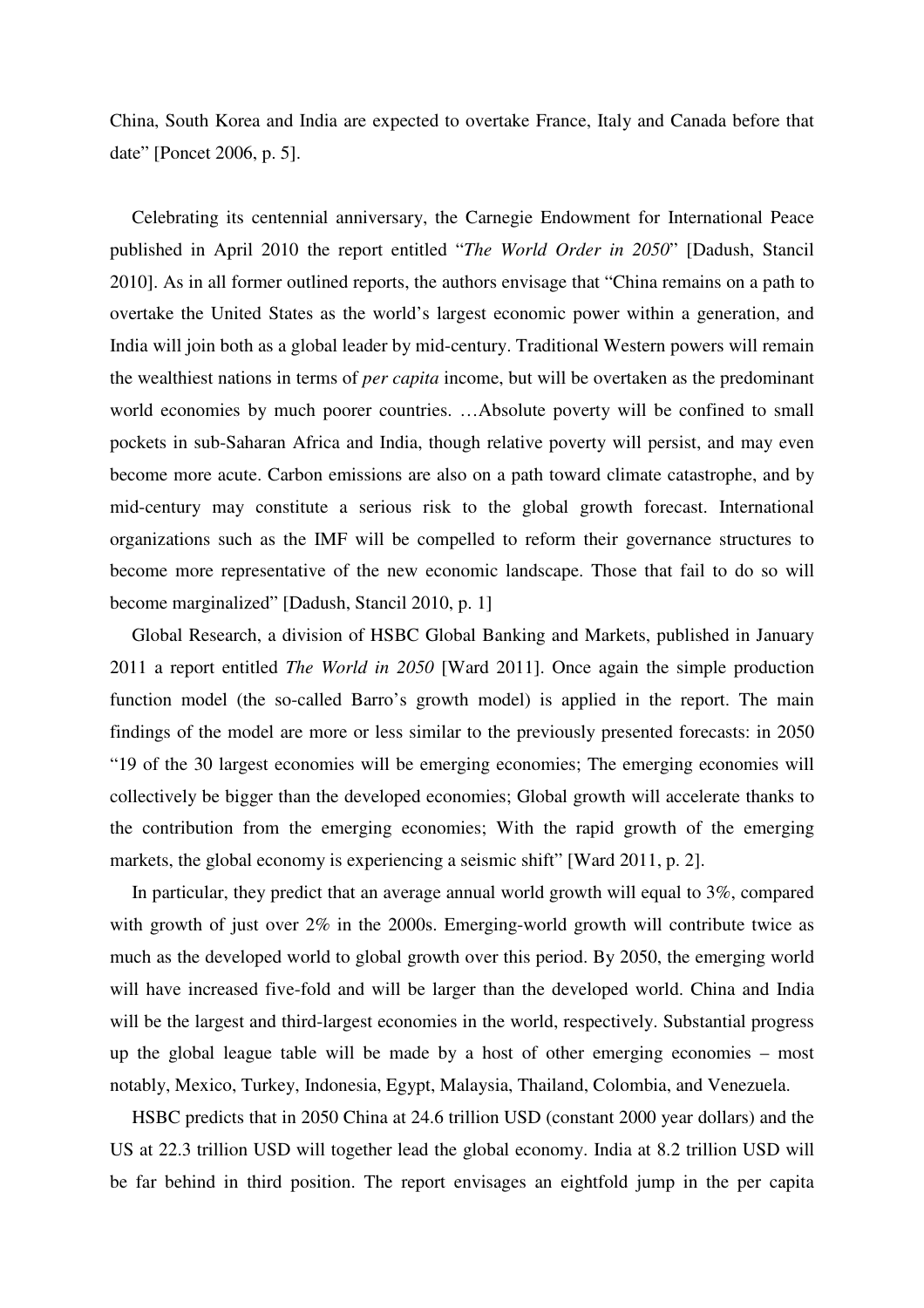income of China and India but still they will not come to close to matching US living standards (Americans will be still three times richer than the Chinese in 2050).

It seems that like HBSC, City group have been "jealous" of the future reports issued by Goldman Sachs and therefore also published its own report (in February 2011) entitled Global growth generators: Moving beyond emerging markets and BRICs [Buiter, Rahbari 2011]. They declare that they "intend to systematically research the global generators of growth for the future" [Buiter, Rahbari 2011, p. 3]. What do they expect from the future? It seems that City is very optimistic: they predict high growth of the World economy, with average real GDP growth rates of 4.6% until 2030 and 3.8% between 2030 and 2050 (the world GDP will rise in real PPP-adjusted terms from 72 trillion USD in 2010 to 380 trillion USD in 2050). Asia and Africa will be the fastest growing regions (Bangladesh, China, Egypt, India, Indonesia, Iraq, Mongolia, Nigeria, Philippines, Sri Lanka, and Vietnam have the most promising (*per capita*) growth prospects), and "China should overtake the US to become the largest economy in the world by 2020, then be overtaken by India by 2050" [Buiter, Rahbari 2011, p. 3]. But growth will not be smooth, as usual with booms and busts. "Occasionally, there will be growth disasters, driven by poor policy, conflicts, or natural disasters" [Buiter, Rahbari 2011, p. 3]. In the conclusion, they declare that "there's never been a better time for humanity" [Buiter, Rahbari 2011, p. 80]. Astonishingly the prediction presented in the Citi report suggests that India will be the largest economy by 2050 (with total GDP equal to 85.97 billion USD) followed by China (80.02 billion USD) and the US in third position (39.07 billion USD). This means that the Indian and Chinese economies will be more than twice larger than the US economy. Personally, I do not believe in such a great GDP gap between China or India and US in 2050. This scenario seems to be rather improbable.

Let us end this short review of selected prognosis by the forecast made by *The Economist* in the end of January 2011 (see Figure 7). We see that Lombard Street Research and Economist Intelligence Unit envisage almost the stagnation of the Japanese economy and the very fast growth of China, accompanied by moderate (normal) growth of the US economy. By around 2020 Chinese GDP will be higher than that of USA.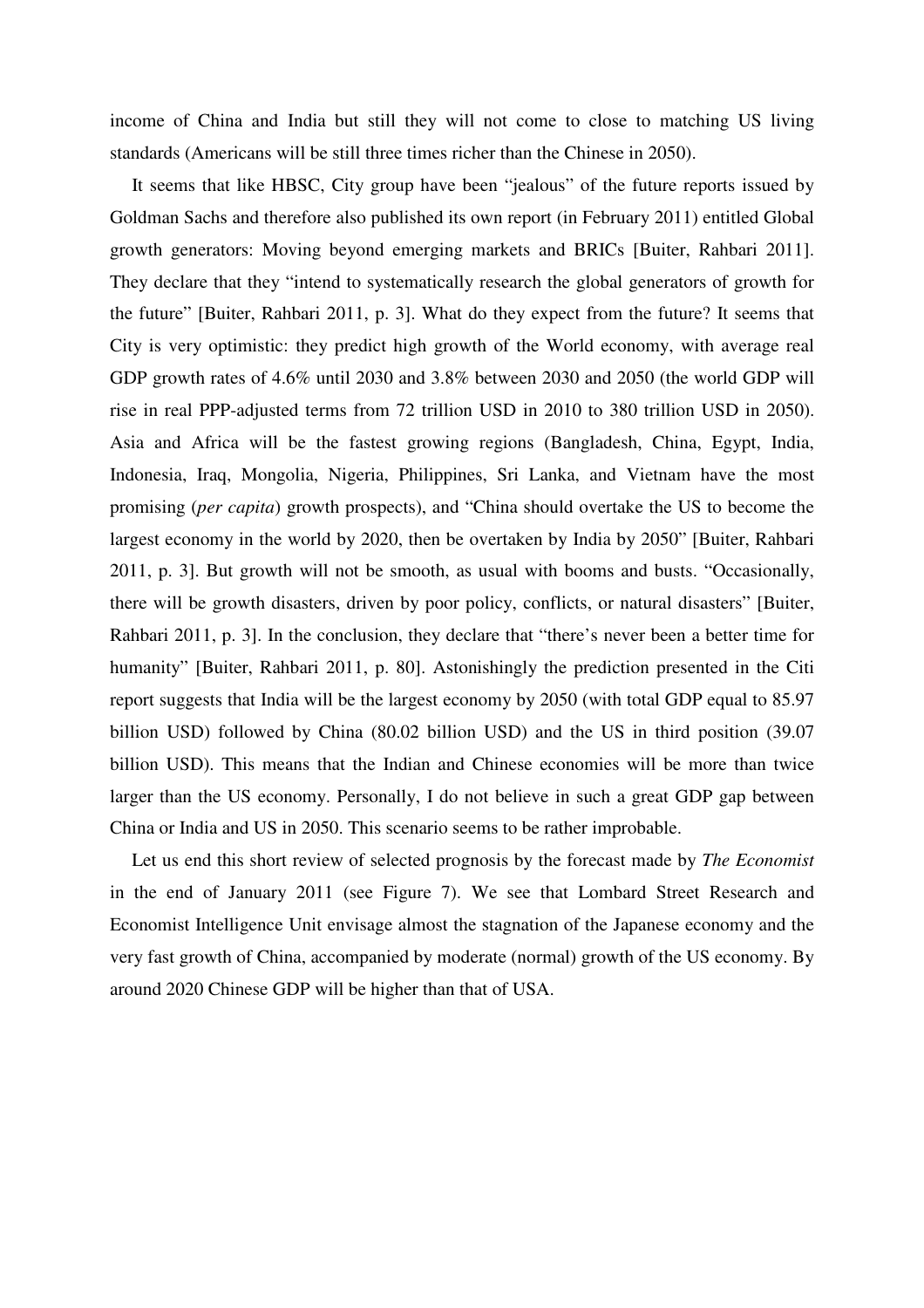

**Figure 7.** GDP projection for three leading economies. Lombard Street Research and Economist Intelligence Unit; Source: Rising power... [2011].

#### **6. Summary of the reports**

There is one common feature of all the reviewed reports; namely, that China, USA and India will be the biggest economies in the world by 2050 (except for Poncet's report, placing India in 5th position). This is summarized in Table 2.

The direct result of the rapid economic growth of India and China is "the global economy's shifting centre of gravity", as it is called by Danny Quah [2011]. Quah makes relevant calculations taking into account all the GDP produced on this planet, and describes the dynamics of the global economy's centre of gravity, the average location of economic activity across geographies on the earth. In 1980 the global economy's centre of gravity was mid-Atlantic, but by 2008 the centre of gravity had drifted to a location east of Helsinki and Bucharest. By extrapolating growth in almost 700 locations across the earth, Quah projects the world's economic centre of gravity to be located by 2050 literally between India and China. These findings are presented in Figure 8.

The growing importance of the two major Asian economies inspires some thinkers to consider China and India as "one big organism". An Indian Member of Parliament, Jairam Ramesh, coined in 2005 the common term for that "organism", namely "Chindia". In his book entitled *Making Sense of Chindia: Reflections on China and India* [2005], he argues that in spite of geopolitical, cultural, economic, and political differences between China and India, it is justified to use the common term Chindia, due to some complementarities between these two countries ("China is perceived to be strong in manufacturing and infrastructure while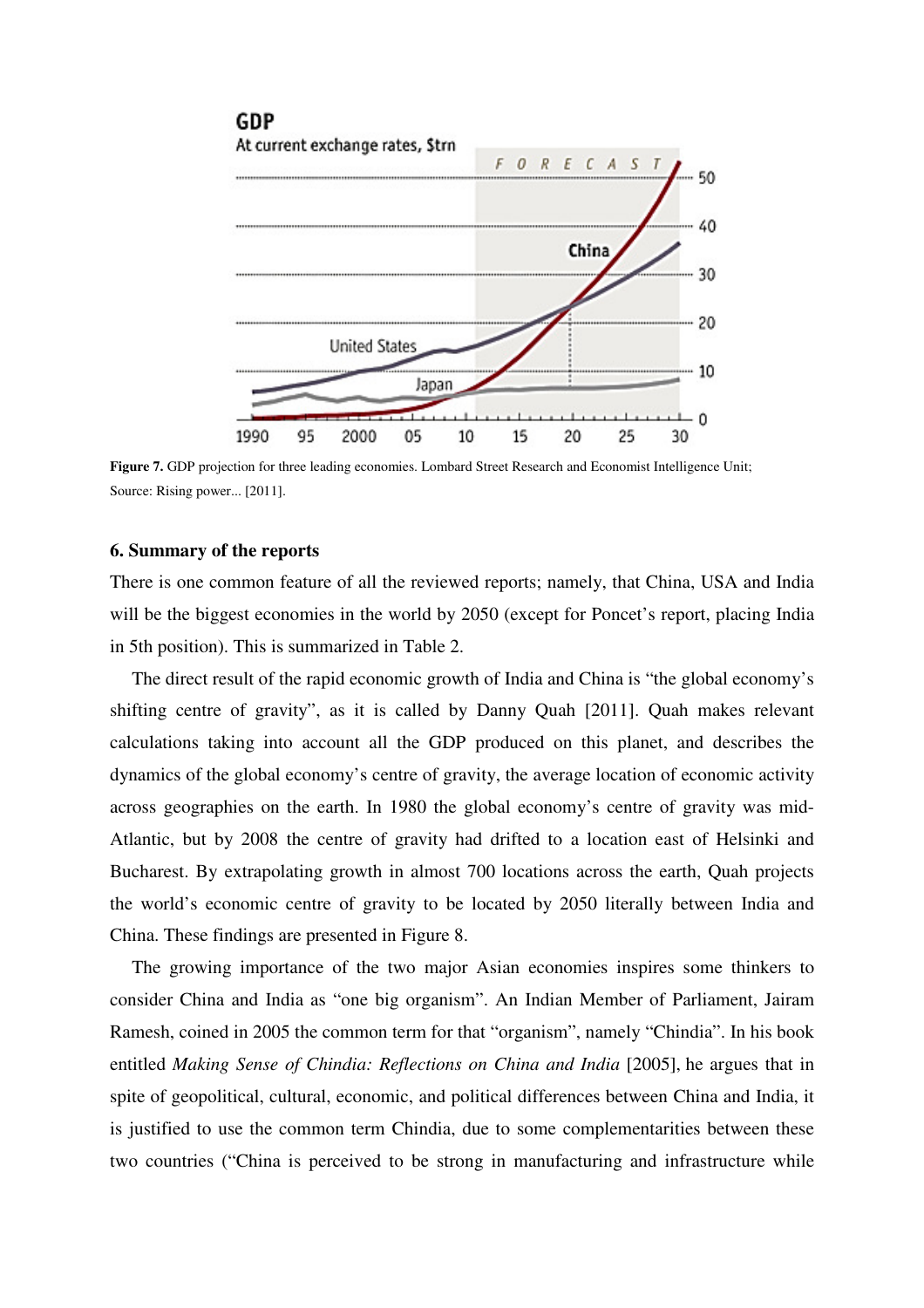India is perceived to be strong in services and information technology. China is stronger in hardware while India is stronger in software. China is stronger in physical markets while India is stronger in financial markets. The countries also share certain historical interactions – the spread of Buddhism from India to China and trade on the Silk route are famous examples" [Ramesh 2005, p. 14].

Antagonists of that idea claim that the Sino-Indian War of 1962 makes the relations between the countries hard, cautious, and slowly improving. They also underline political differences ("China can be characterized as a single party authoritarian state whereas India is a democracy of hundreds of political parties"[http://en.wikipedia.org/wiki/Chindia]) as well as different cultural backgrounds ("India's culture can be characterized by a high degree of pluralism whereas China has a more ethnically homogeneous population"[http://en.wikipedia.org/wiki/Chindia]).

| <b>Report</b>      | China          | <b>USA</b>     | India         | 4th position  | 5th position     |
|--------------------|----------------|----------------|---------------|---------------|------------------|
| Goldman Sachs 2003 |                | $\overline{2}$ | 3             | Japan         | <b>Brazil</b>    |
| Goldman Sachs 2007 |                | $\overline{2}$ | 2             | <b>Brazil</b> | Mexico           |
| Goldman Sachs 2008 |                | 3              | 2             | <b>Brazil</b> | Russia           |
| Goldman Sachs 2009 |                | $\overline{2}$ | 3             | <b>Brazil</b> | Russia           |
| PwC 2006           |                | $\overline{2}$ | 2             | <b>Brazil</b> | Japan            |
| PwC 2008           |                | $\overline{2}$ | 3             | <b>Brazil</b> | Japan-Indonesia- |
|                    |                |                |               |               | Mexico-Russia    |
| PwC 2011           |                | 3              | $\mathcal{L}$ | <b>Brazil</b> | Japan -Russia    |
| Citigroup2011      | $\overline{2}$ | 3              | 1             | Indonesia     | <b>Brazil</b>    |
| <b>HSBC 2011</b>   |                | $\overline{2}$ | 3             | Japan         | Germany          |
| Sandra Poncet 2006 | $\overline{2}$ | 1              | 5             | Japan the 3rd |                  |
|                    |                |                |               | position      |                  |
| Carnegie 2010      |                | $\overline{2}$ | 3             | Japan         | <b>Brazil</b>    |

**Table 2.** Ranking of the biggest economies in 2050 as proposed in different reports

Source: author's own work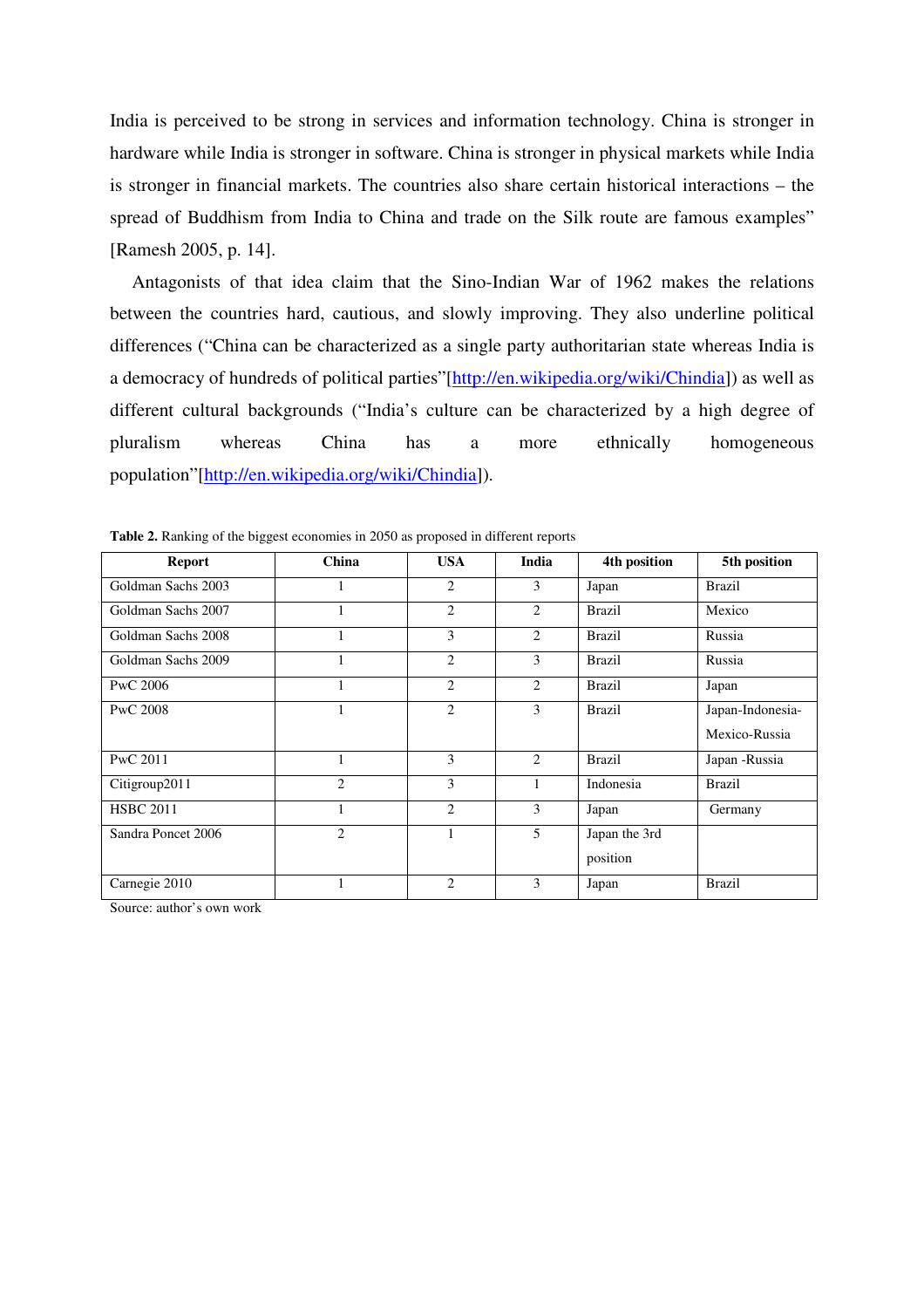

**Figure 8.** The world's economic centre of gravity, 1980–2007 (black) and extrapolated (in grey), at three-year intervals Source: Quah Danny, The Global Economy's Shifting Centre of Gravity,

Jairam Ramesh [2005, p. 15] claims that the "rise" of these countries might be understood "less as a new development and more as a re-emergence". He points out that "at the beginning of the 18<sup>th</sup> century, China and India certainly dominated the world and not just demographically" [Ramesh 2005, p. 16] Ramesh's opinion seems to be justified on the basis of the historical process of distribution of world income. Agnus Maddison [2007, p. 103] in his *Chinese Economic Performance in the Long Run* divided the world into five regions, namely China, India, Europe, the United States, Japan, and Russia and presented the shares of the World GDP in the years 1700, 1820, 1952, 1978, 2003, and project it to 2030 (see Table 3). As we can see, China with 22.3%of the world income and India with 24.4% in 1700 dominated the world global economy. Almost the same figures are in 1820 (total share of Chindia was 48.9%, compared to 46.7% in 1700). The Chindia share declined in the 19th and the 20th century to 8.2% in 1978 and since that year has steadily risen. In 2003 the share was equal to 20.6% and (as Maddison predicts) in 2030 it will equal 33.5%.

|                      | 1700 | 1820 | 1952 | 1978 | 2003                    | 2030 |
|----------------------|------|------|------|------|-------------------------|------|
| China                | 22.3 | 32.9 | 5.2  | 4.9  | 15.1                    | 23.1 |
| India                | 24.4 | 16.0 | 4.0  | 3.3  | $\mathbb{S} \mathbb{S}$ | 10.4 |
| Japan                | 鳳胄   | 3.0  | 3.4  | 76   | 6.6                     | 3.6  |
| Western Europe       | 21.9 | 23.0 | 25.9 | 24.2 | 19.2                    | 13.0 |
| <b>United States</b> | 0.1  | 1.8  | 27.5 | 21.6 | 20.6                    | 17.3 |
| <b>USSR</b>          | 感嘆   | 5.4  | 9.2  | 9.0  | 3.8                     | 34   |

**Table 3.** Shares of World GDP, 1700-2003 (per cent of World Total)

Source: Maddison (2007).

Source: Maddison [2007].

http://dx.doi.org/10.1787/086785463880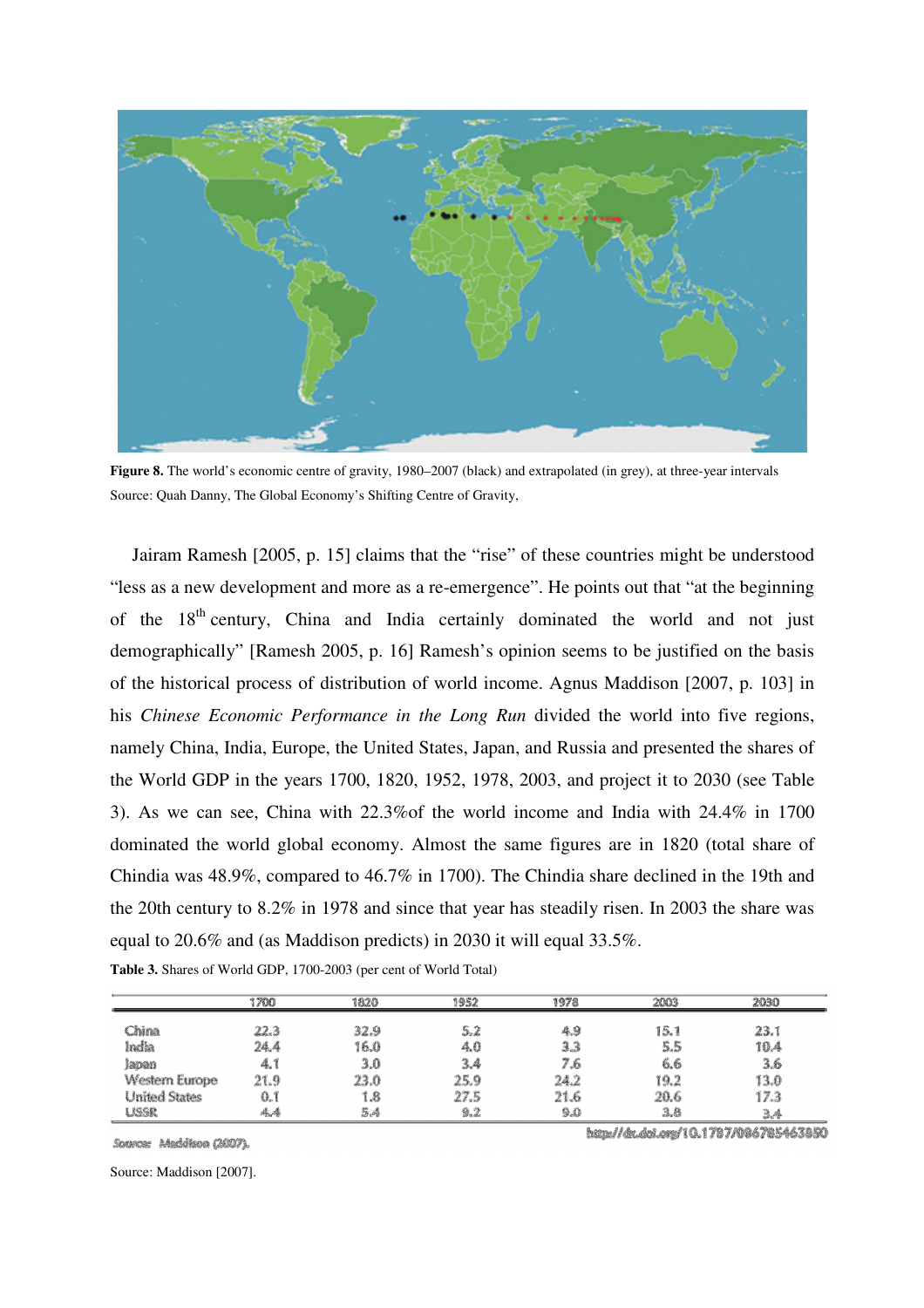The on-going process of shifting the "centre of global economic activity" has spurred the initiative to establish The India China and America (ICA) Institute as a non-profit organization, "to foster economic growth through Innovation, Entrepreneurship and Inclusiveness within India, China and America (ICA) and Trade and Investment between these three economies http://www.icainstitute.org/. It is claimed that "this is the new triad power (India, China and America) replacing the old triad power (Japan, Europe and USA). Unlike the old triad power, the new one is not likely to evolve as harmoniously because of the past ideologies of the countries involved (communist ideology of China, socialist ideology of India and capitalist ideology of America). Therefore, it needs an active catalyst like ICA Institute to create a harmonious relationship between business leaders, policy makers and the political processes to generate economic growth" [ http://www.icainstitute.org/].

#### **7. China, India, and the rest of the world from a different perspective**

In the middle of the 1990s, Kwaśnicki , Kwaśnicka [1996] proposed the evolutionary model of substitution-diffusion processes, which can be used to investigate international competition of countries and regions. The model and the procedure of its parameters identification is presented in their paper , here we will confine ourselves to describe only the model's basic characteristics.

Let us assume that we have *n* competing nations (or regions). The dynamics of the share  $f_i(t)$  of a nation (region) *i* in the global GDP in year *t* can be described by so-called replicator equation (or selection equation):

$$
f_i(t) = f_i(t-1)\frac{c_i}{\bar{c}(t-1)}
$$
\n(4)

where

 $c_i(t)$  – competitiveness of the nation (region) *i* at time *t*,

 $\overline{c}(t)$  – the average competitiveness at time *t*:

$$
\bar{c}(t) = \sum_{i=1}^{n} c_i f_i(t) \tag{5}
$$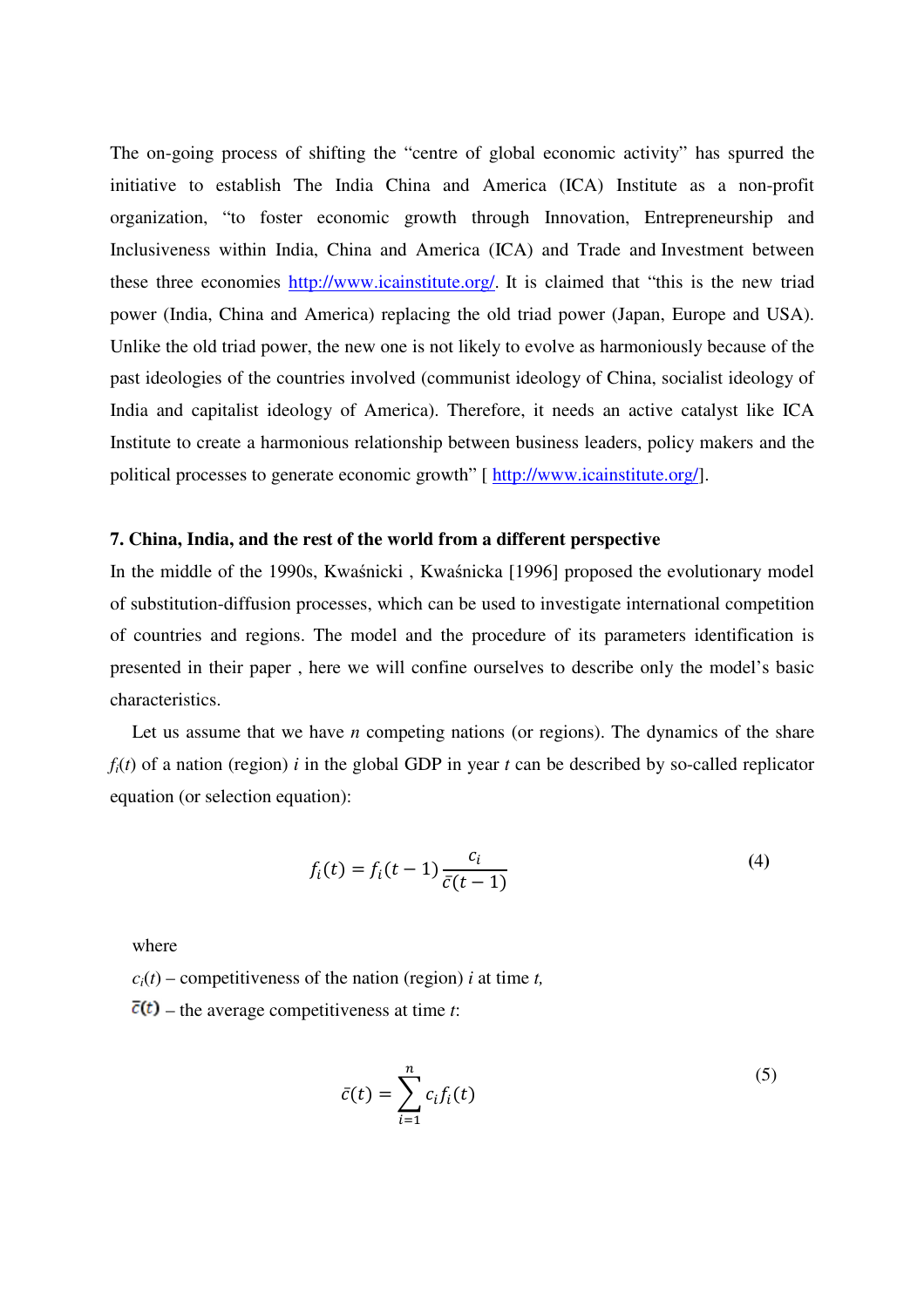As we see from the replicator equation, the share of nation (region) *i* is growing if the competitiveness of that nation is greater than the average competitiveness and is declining for the competitiveness smaller than the average competiveness.

Let us first assume that we divide the world into three regions, namely the Western countries, China, and the rest of the world<sup>3</sup> and we identify the replicator equations parameters on the basis of historical data from 1980 to  $2006<sup>4</sup>$  We use the historical data available at The Conference Board Total Economy Database website.<sup>5</sup> The data was downloaded on the 19 of November 2009.<sup>6</sup> Identified competiveness for three considered regions and the initial shares are presented in Table 4. We see that China's competitiveness is much higher than the competitiveness of the West as well as of the rest the world. The model fits quite well with the historical data (see Figure 9). According to our preliminary extrapolations, in 2050 the West and "the rest" will have roughly the same shares in the global GDP (equal to 19%), and the share of China will be around 60%. China will surpass the West as well as "the rest" by around 2025. This scenario seems to be rather improbable and the discussion of reliability of those predictions will be presented in the following part of the paper.

|                       | Competitiveness $(c_i)$ | Initial share $f_i(t_0)$ in 1979 |
|-----------------------|-------------------------|----------------------------------|
| West                  | 0.999152                | 0.486100                         |
| China                 | 1.047807                | 0.053287                         |
| The rest of the world | 000000.1                | 0.460613                         |

**Table 4.**Values of the model's parameters: China, West and the Rest of the World – the identification period 1980-2006

Source: our own calculations

 $\overline{a}$ 

<sup>&</sup>lt;sup>3</sup> The Western countries include: Austria, Belgium, Cyprus, Denmark, Finland, France, Germany (West Germany from 1950-1988, united Germany from 1989-onwards), Greece, Iceland, Ireland, Italy, Luxembourg, Malta, Netherlands, Norway, Portugal, Spain, Sweden, Switzerland, United Kingdom, Canada, United States, Australia, New Zealand, the China consists of People's Republic of China and Hong Kong.

<sup>&</sup>lt;sup>4</sup> In 1977 Deng Xiaoping became the new leader of China (after Mao Zedong's death) and has initiated pro free market economic reforms (based also on the economic policy encouraging foreign trade and foreign investments).

<sup>5</sup>Available at http://www.conference-board.org/data/economydatabase/.

<sup>&</sup>lt;sup>6</sup> The global GDP is expressed in constant purchasing power dollar terms in 1990, called Geary-Khamis PPPs. This methodology is widely accepted (including the World Bank and the International Monetary Fund), as was proposed in 1958 by Roy C. Geary and modified by Salem Hanna Khamis in the early 1970s.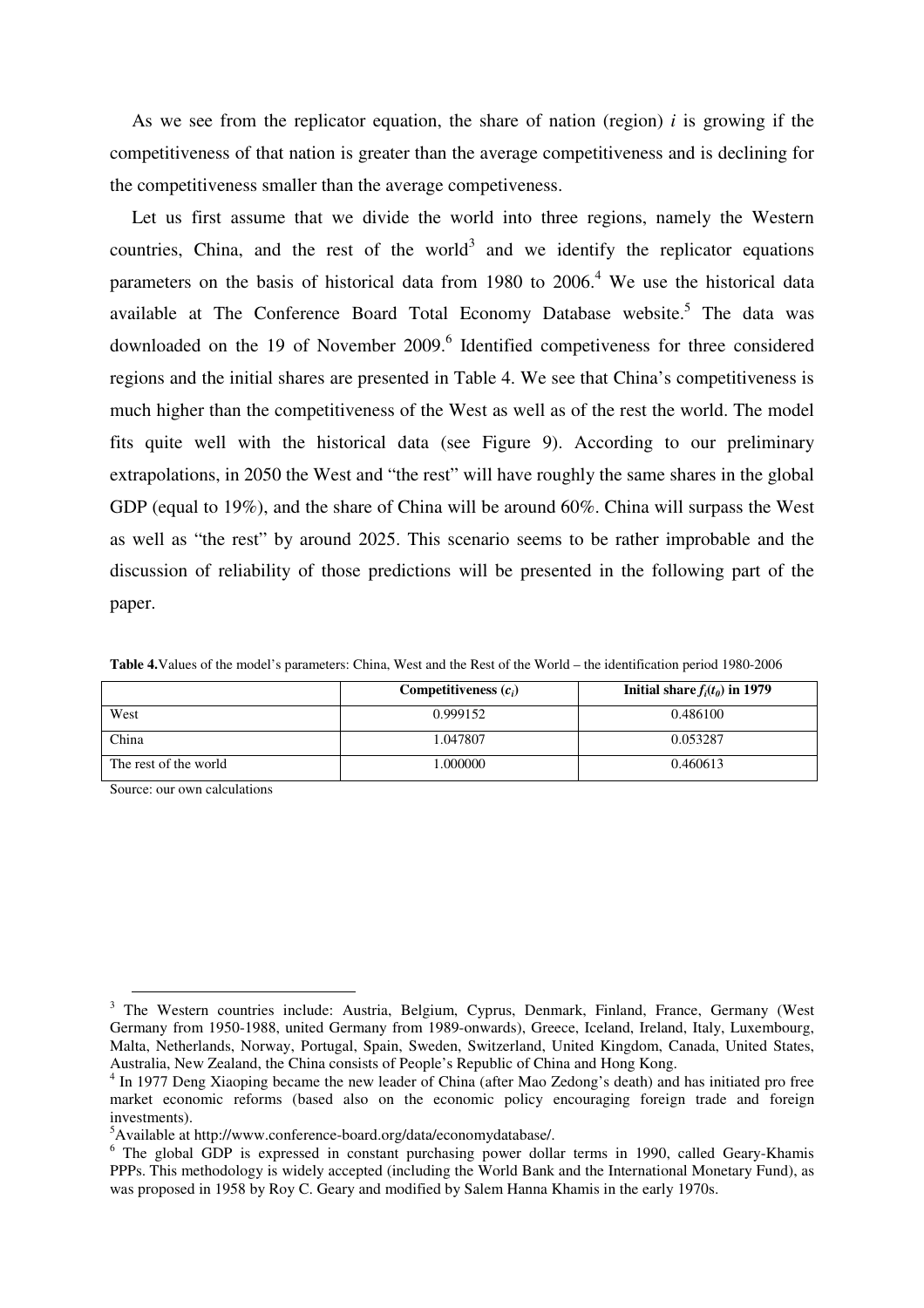

**Figure 9.** Evolution of the GDP shares of the three regions: China, West, and the rest of the world (the identification period 1980-2006) Source: our own calculations

We obtain slightly different results if we use the whole available historical data of the period 1950-2006 for the parameters' identification. The overall competitiveness of China is much lower (see Table 5) and in the middle of the 21st century the share of the China in the global GDP is almost the same as the share of the West (roughly 29%, see Figure 10). The share of "the rest" is equal to 42%. Naturally, we may complain that the fitting of the model to historical data is not good (Figure 10). This is understandable because the structure of Chinese economy of the post-war period up to the end of the 1970s was significantly different than that of the post 1980 one.

We may expect that the competitiveness of those regions is far from being constant and fluctuates in the course of time. Our model allows identifying dynamics of those fluctuations. Namely we are able to assume a much smaller identification period (e.g., 7 years window) and make the identification of the competitiveness starting from the period 1950-1956 and move the 7 years window up to the last year, that is to the period  $2000-2006$ .<sup>7</sup> In such a case we obtain a kind of a "moving competitiveness". The result of this experiment is presented in Figure 11.

 7 This procedure is described in details in [Kwaśnicki, Kwaśnicka 1996]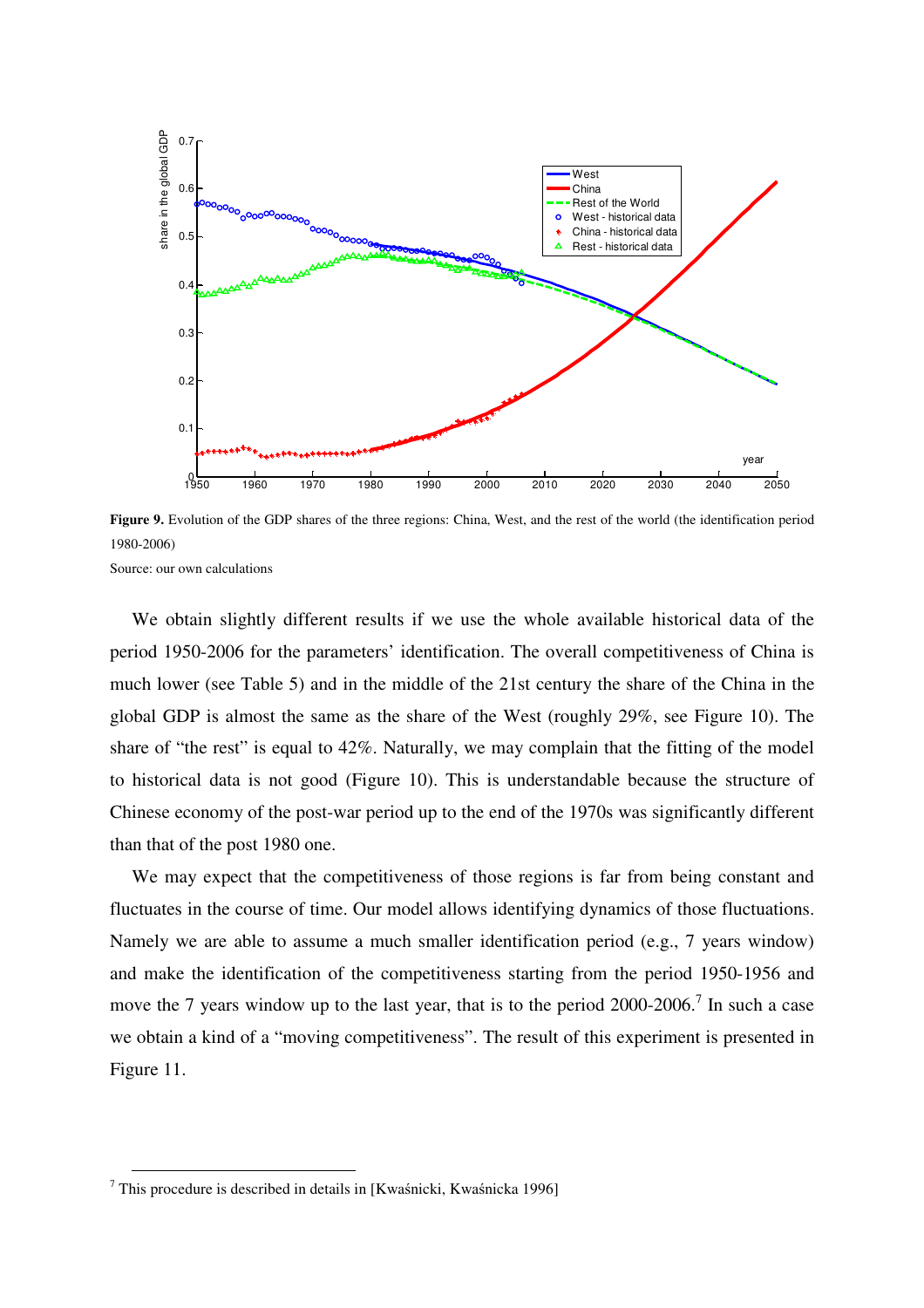**Table 5.** Values of the model's parameters: China, West, and the rest of the world – the identification period 1950-2006

|                   | Competitiveness $(c_i)$ | Initial share $f_i(t_0)$ in 1949 |
|-------------------|-------------------------|----------------------------------|
| West              | 0.992706                | 0.568897                         |
| China             | 1.020249                | 0.035354                         |
| rest of the world | 000000.1                | 0.395749                         |

Source: our own calculations



**Figure 10.** Evolution of the GDP shares of the three regions: China, West, and the rest of the world (the identification period 1950-2006)

Source: our own calculations

As seen in Figure 11, the competitiveness is far from being constant. Up to the end of the 1980s the competitiveness of the West was below the competitiveness of the rest of the world and usually below China's competitiveness. The Western economies were more competitive since the end of the 1980s, but after the dot.com crises at the turn of the century, Western competitiveness is in decline. It is clearly seen that the China's competitiveness started to rise after the Deng Xiaoping reforms and (although fluctuating) was much higher than the competitiveness of the West and the rest . It is hard to predict the future of the Chinese economy's competiveness, but we may expect that in the near future advance of China will be sustained. The lesson of Japan may give us a hint as to what may happen in the longer perspective.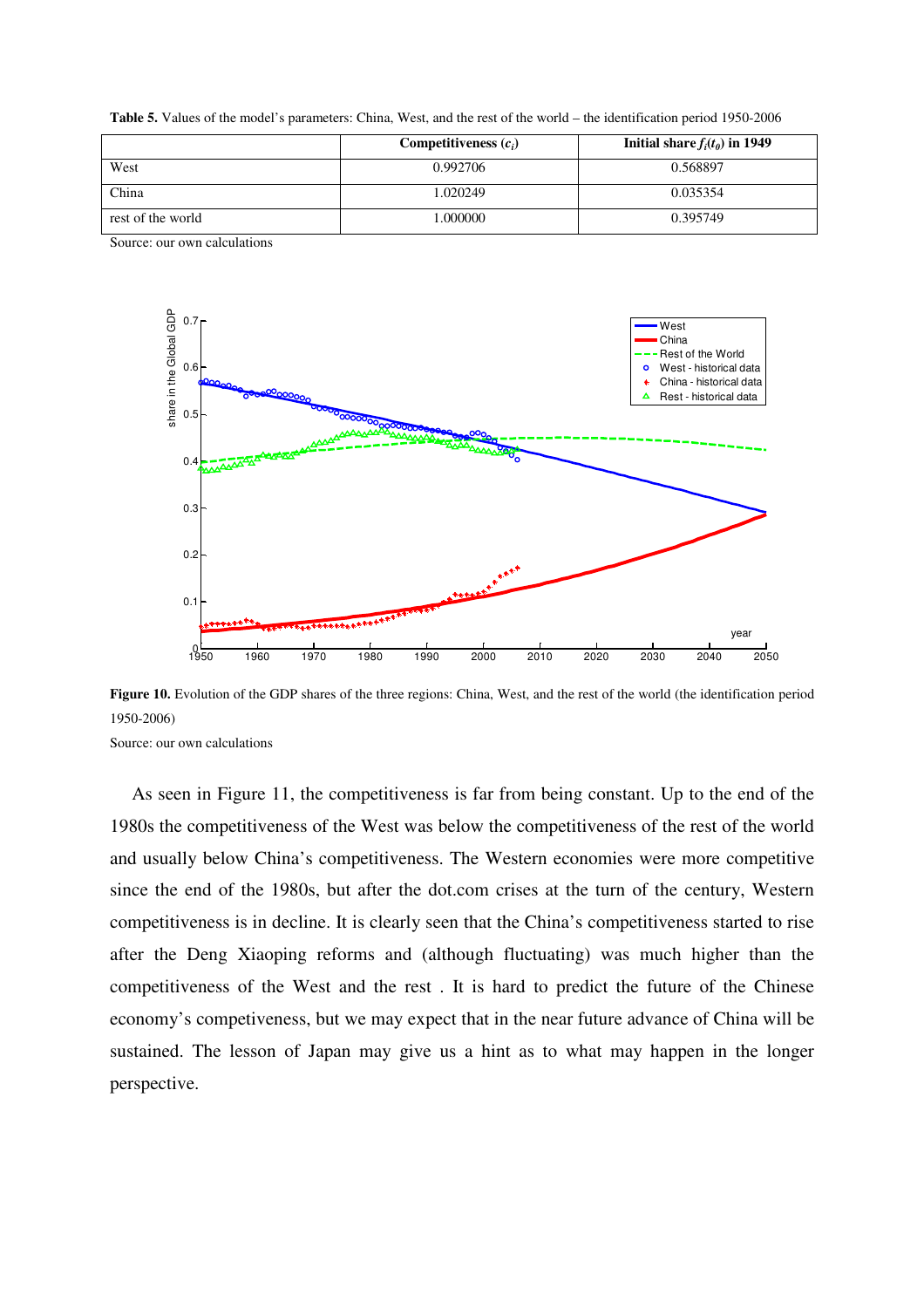

**Figure 11.** Dynamics of the competitiveness: China, West, and the rest of the world (identification is based on the 7 years moving window of historical data) Source: our own calculations

As is known, Japan's economy was treated as a model for growth in the post-war period up to the beginning of the 1970s. The identified competitiveness of the Japanese economy, based on the historical data from 1950 to 1970, is roughly similar as China's competitiveness for the period 1980-2006 (see Table 6) – the competitiveness was roughly 4% higher than the competitiveness of the West and the rest . The share of Japan GDP in global production more than doubled in the period 1950-1970 (similar what it was in the period 1980-2000 for China).

The prediction of the shares in global GDP of Japan and two other regions are shown in Figure 12. We see that since the middle of the 1970s, the discrepancy between the prediction and the real development is growing. The prediction based on the trend observed in 1950- 1980 suggested that in 2030 the share of Japan's economy will be above 50% (as in the case of China in 2050). According to that prediction, we might expect that the share of Japan in the global production in 2006 ought to be 27%, in reality it declined to 6% (see Figure 12).

|  | <b>Table 6.</b> Values of the model's parameters: Japan, West, and the rest of the world – the identification period 1950-1970 |  |  |  |  |  |
|--|--------------------------------------------------------------------------------------------------------------------------------|--|--|--|--|--|
|--|--------------------------------------------------------------------------------------------------------------------------------|--|--|--|--|--|

|                   | Competitiveness $(c_i)$ | Initial share $f_i(t_0)$ in 1949 |
|-------------------|-------------------------|----------------------------------|
| West              | 0.996064                | 0.569261                         |
| Japan             | 1.043551                | 0.028382                         |
| Rest of the world | 1.000000                | 0.402356                         |

Source: our own calculations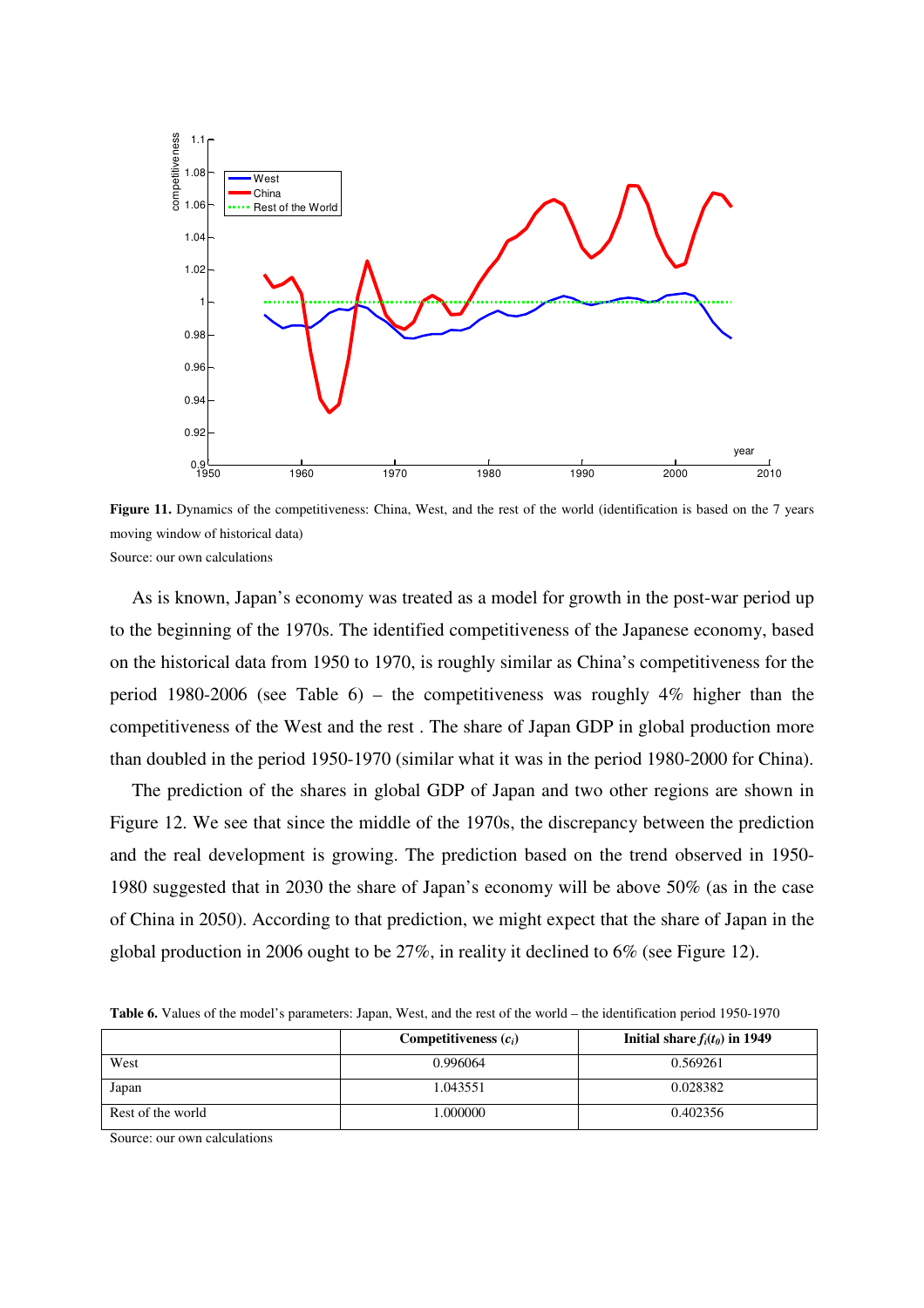

**Figure 12.** Evolution of the GDP shares of the three regions: Japan, West and the Rest of the World (the identification period 1950-1970) Source: our own calculations

Those results suggest that it would be good to look at the dynamics of Japan's competitiveness. The results of a similar experiment with moving 7 years identification window (as in the case of China) are presented in Figure 13. We see that the pattern of changes of Japan's competitiveness in 1950-1970 is more or less similar to the pattern of changes of China's competitiveness in 1980-2000 (compare Figures 11 and 13), we see the enormous superiority of Japan's and China's economies in the relevant periods. As we can notice in Figure 13, the sharp decline of Japan's competitiveness was observed in the 1970s, an almost constant level of competitiveness in the 1980s and beginning of the 1990s, and once more a sharp decline at the turn of the 20th and the 21st century. We do not claim that a similar pattern will be observed in the case of China's economy in the next few decades, but we would like to point out that we ought to be very cautious in our evaluations of the future of the Chinese economy.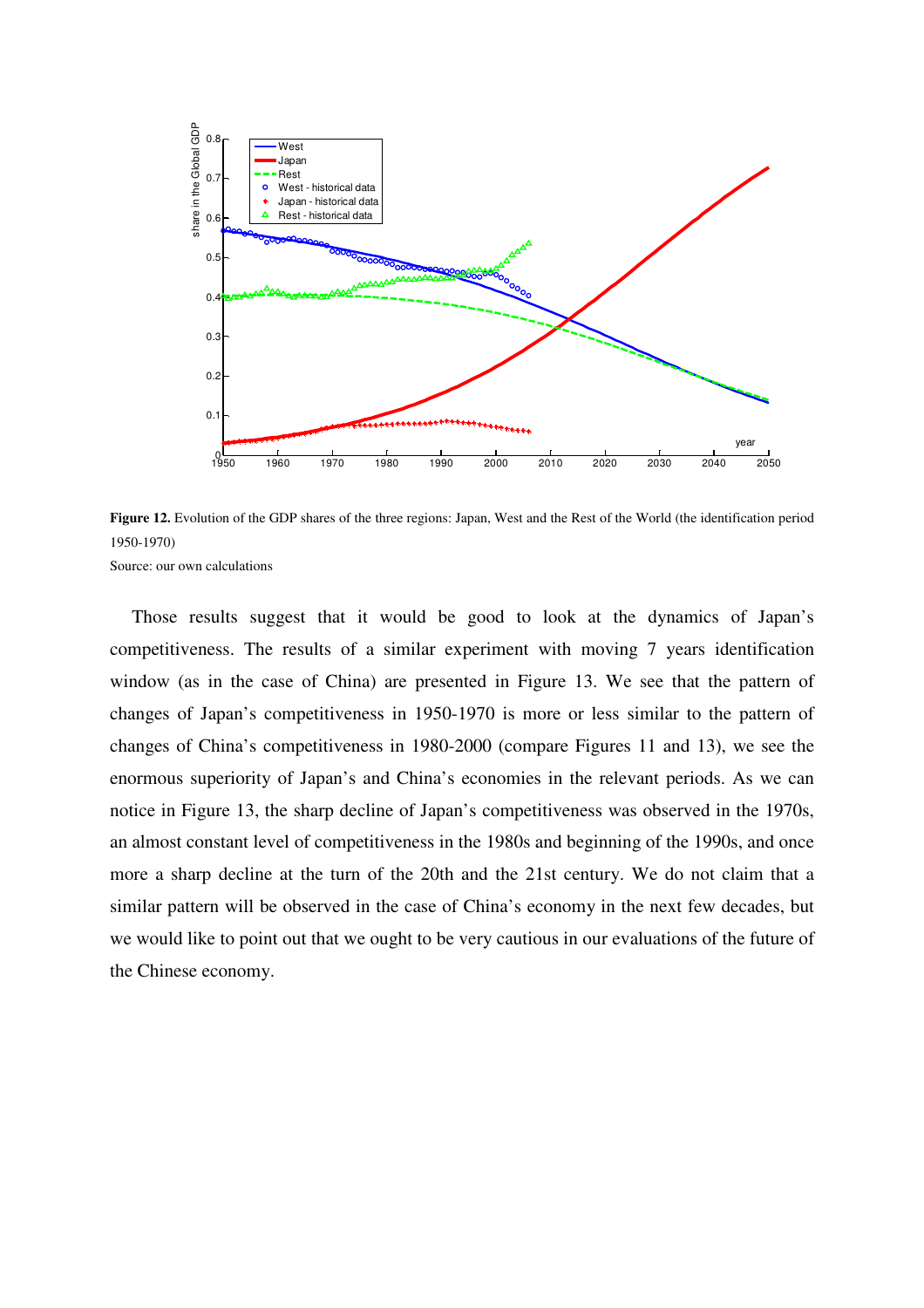

**Figure 13.** Dynamics of the competitiveness: Japan, West, and the rest of the world (identification is based on the 7 years moving window of historical data)

Source our own calculations :

**Table 7.** Values of the model's parameters: USA, E12, Japan, China, India and the Rest of the World – the identification period 1950-2006

|                   | Competitiveness $(c_i)$ | Initial share $f_i(t_0)$ in 1949 |
|-------------------|-------------------------|----------------------------------|
| <b>USA</b>        | 0.995710                | 0.253936                         |
| E12               | 0.992412                | 0.261623                         |
| Japan             | 1.014378                | 0.041473                         |
| China             | 1.022661                | 0.035302                         |
| India             | 1.006745                | 0.032042                         |
| Rest of the world | 1.000000                | 0.375624                         |

Source: our own calculations



**Figure 14.** Evolution of the GDP shares of the six regions/countries: USA, E12, Japan, China, India, and the rest of the world (the identification period 1950-2006) Source: our own calculations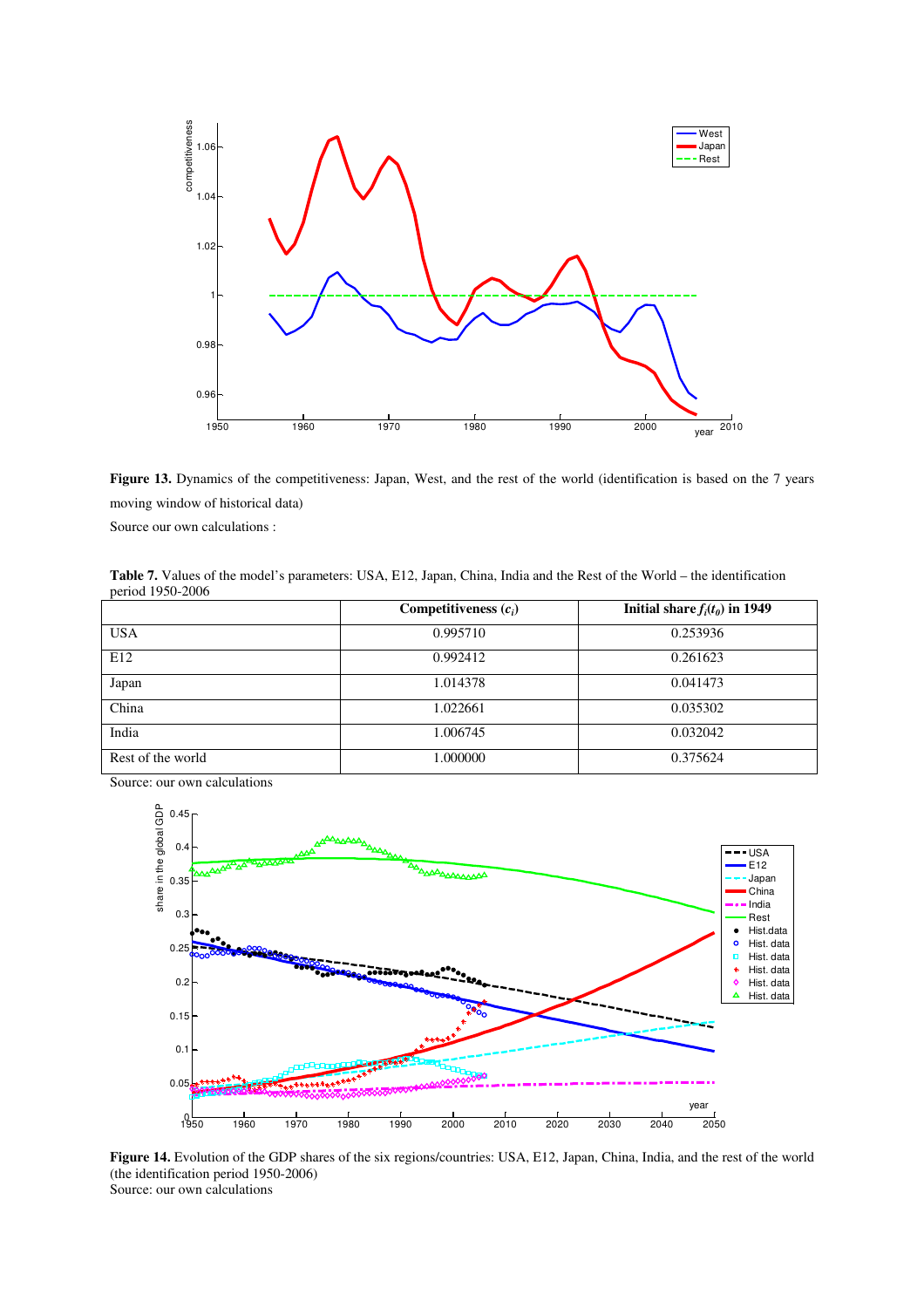Our model allows investigating the evolution of larger number of countries/regions. As the first experiment in that series, let us assume that the world is divided into six countries/regions, namely: USA,  $E12^8$ , Japan, China, India, and the rest of the world. The overall competitiveness of those six countries/regions in the post-war period is presented in Table 7. We see that either USA or the E12 economies lose their positions in the post-war period: their competitiveness is smaller than competitiveness of all other countries/regions. The fit of the model (see Figure 14) is rather poor and is clearly unsatisfactory. Significant differences between the model and the historical data are seen in almost all countries/regions, but especially visible in the case of China, Japan, and the rest of the world. This is caused by significant differences in the mood of development of the world economy before and after 1980. This is clearly seen when we look at the dynamics of competitiveness in the post-war period (see Figure 15). To identify the moving competiveness we use the 14 years identification window.<sup>9</sup> It is clearly visible that in all competitiveness the mood of changes up to 1980 is significantly different than that after 1980. It is worth noting that in the last three decades the competitiveness of India's economy is only slightly smaller than China's competitiveness, and that USA's competitiveness, although smaller than Chinese and Indian, is significantly greater than that of the E12.

 $\overline{a}$ 

<sup>&</sup>lt;sup>8</sup> E12 consists of the twelve European countries, namely: Austria, Belgium, Denmark, Finland, France, Germany, Italy, Netherlands, Norway, Sweden, Switzerland, and the United Kingdom.

<sup>&</sup>lt;sup>9</sup> It is necessary to identify 2*n*-1 parameters in our model (*n* is the number of countries/regions; namely  $n-1$ competiveness and *n* initial shares), therefore the number of historical data ought to be greater then  $2n - 1$  (in our case greater then 11, therefore we select 14 years identification window).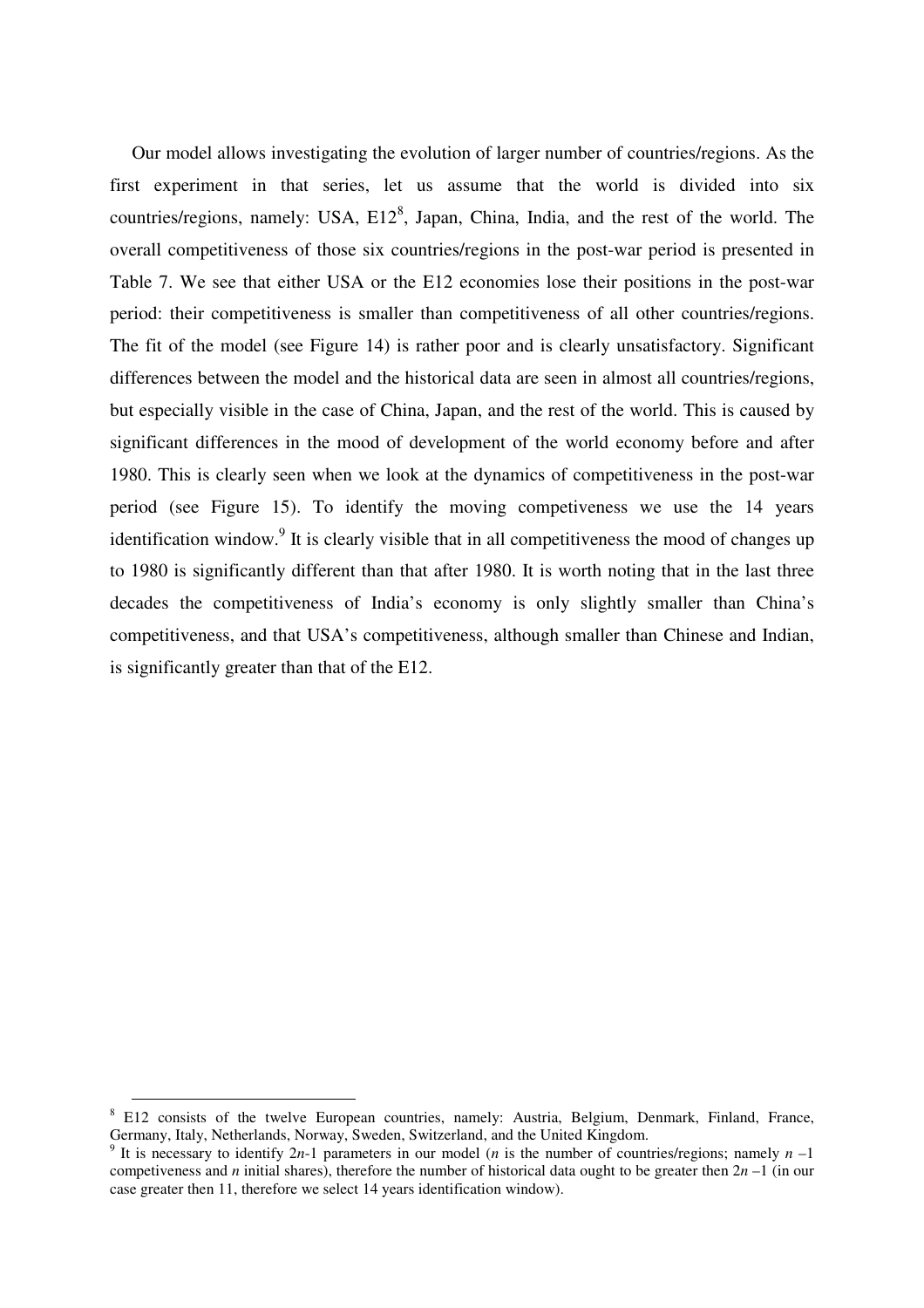

**Figure 15.** Dynamics of the competitiveness: USA, E12, Japan, China, India, and the rest of the world (identification is based on the 14 years moving window of historical data) Source our own calculations:

Therefore, let us look more closely at the development of the world economy in the last three decades. The average competitiveness in the period 1980-2006 is presented in Table 8, and we see that it confirms the general impression stemming from Figure 15. Japan and the E12 economies lose their position, but the USA economy tries to "struggle" with China and India. Figure 16 shows the prognosis based on the trends observed in the period 1980-2006. It confirms the suggestions concerning the expected future of the Chinese economy presented in Figure 9 (the share of China GDP will be around 60% of the global GDP). According to that prediction, currently (in 2011) we ought to observe catching up with the USA by the Chinese economy (in GDP terms). India's economy will overtake the E12 by around 2030 and will be at the same level as the USA in the middle of the 21st century.

|                  |  |  | <b>Table 8.</b> Values of the model's parameters: USA, E12, Japan, China, India, and the rest of the world – the identification |
|------------------|--|--|---------------------------------------------------------------------------------------------------------------------------------|
| period 1980-2006 |  |  |                                                                                                                                 |

|                   | Competitiveness $(c_i)$ | Initial share $f_i(t_0)$ in 1949 |
|-------------------|-------------------------|----------------------------------|
| <b>USA</b>        | 1.005344                | 0.211215                         |
| E12               | 0.994965                | 0.215214                         |
| Japan             | 0.996753                | 0.086284                         |
| China             | 1.049823                | 0.053095                         |
| India             | 1.031486                | 0.030351                         |
| Rest of the world | 1.000000                | 0.403841                         |

Source: our own calculations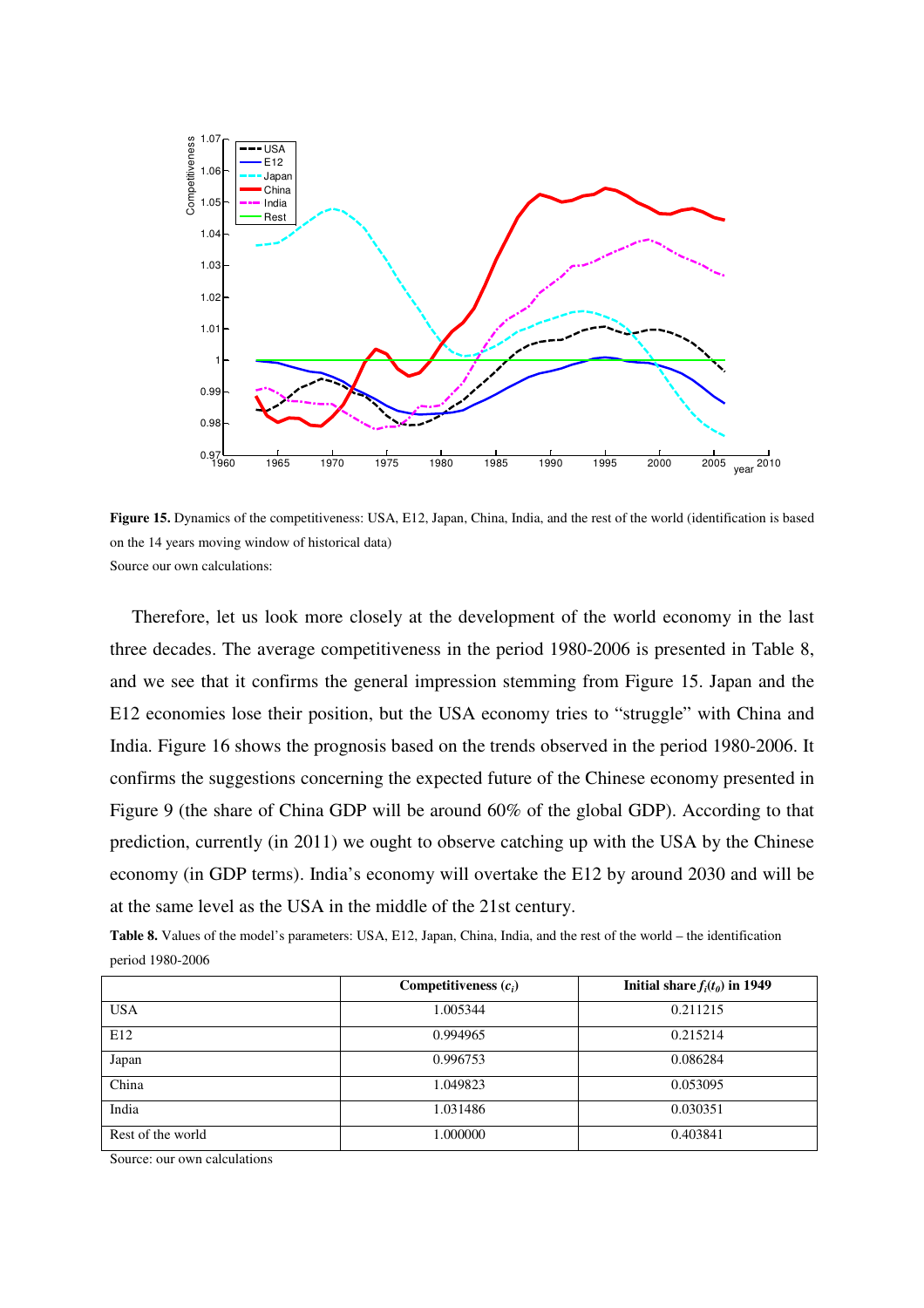

**Figure 16.** Evolution of the GDP shares of the six regions/countries: USA, E12, Japan, China, India, and the rest of the world (the identification period 1980-2006) Source: our own calculations

An idea of ranking the national economies according to their competitiveness index has come to us during working on that paper. The problem is that if we like to consider for example 100 nations and calculate their competitiveness using our model, we ought to have historical data on their GDP for roughly 200 years. Naturally it is not possible to collect such long historical data; therefore, we propose a simplified approach. Let us assume that we consider each country separately as competing with the rest of the world. To identify the competitiveness of that country (against the competiveness of "the rest", all time assumed as equal to  $1.0^{10}$ ), we ought to have historical data on at least four years (usually we assume a longer period, e.g., 7 years for two types (countries)). Just to enquire the relevance of that approach, we calculated moving competiveness for the five considered countries/regions by making five simulation experiments: each country compete with the rest of the world. The results of those experiments are presented in Figure 17. The general tendency of the competiveness changes is more or less similar to that observed in the experiment where all countries/nations competed altogether (see Figure 15). Just to show the level of the differences, Figures 15 and 17 are collectively presented in Figure 18 (for all six countries/regions competing (solid lines) and calculated separately for each country

 $\overline{a}$ 

 $10$  As explained in Kwasnicki, Kwasnicka [1996], one country (type) ought to be treated as the reference country (type) and it is necessary to assume the reference value of the competitiveness of that country (type).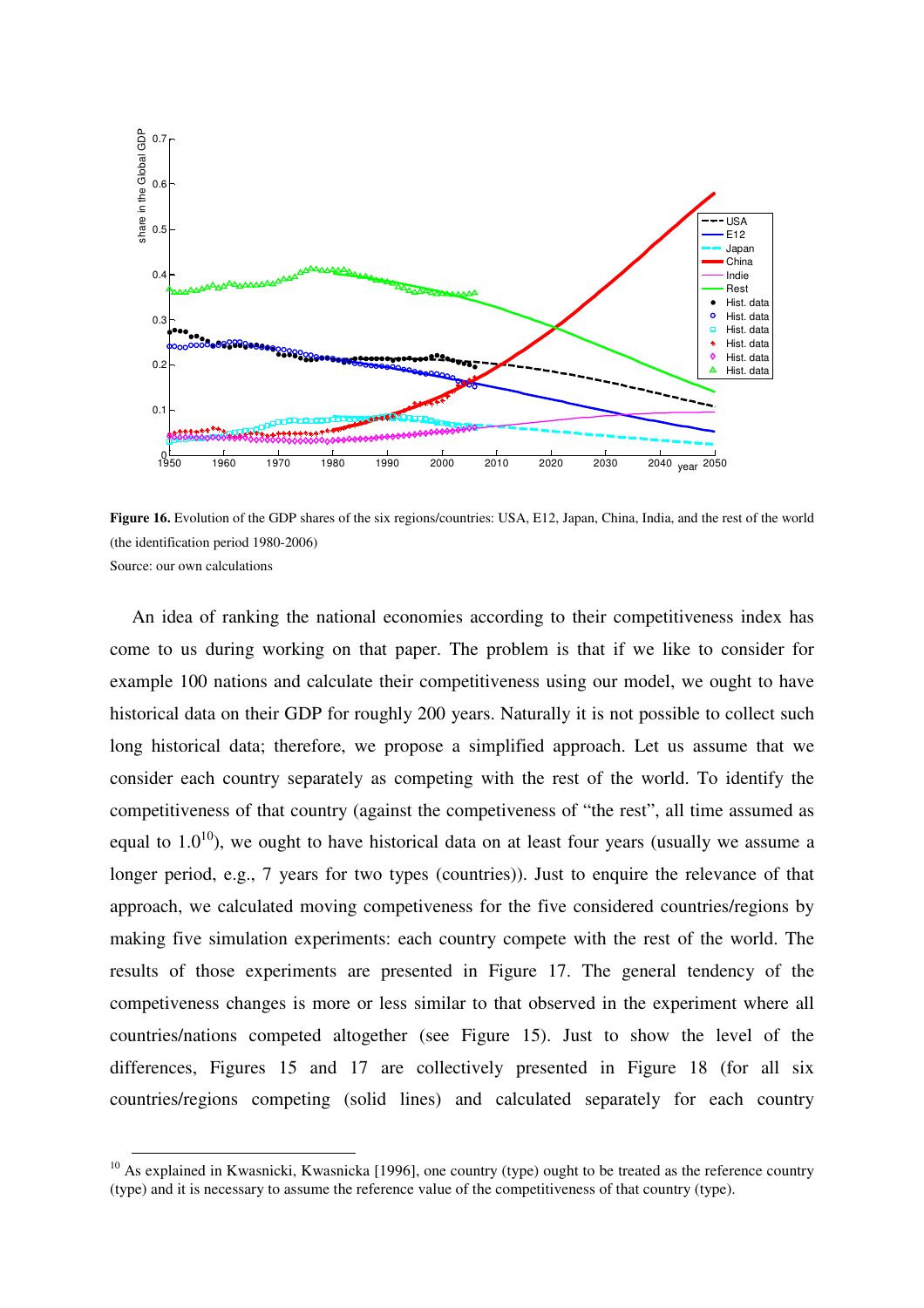competing with the Rest of The World (dashed lines)). The differences are clearly visible although there is general agreement concerning observed tendencies and far reaching similarities in the competitiveness rankings. In Table 9 the rankings of these five countries/regions for the years 1970, 1980, 1990, and 2000 are presented. The compatibility of rankings obtained for those two approaches is astonishingly good. The only difference is for the year 1970 where the USA and the E12 interchange their positions (but as we see in Figure 18 their competitiveness is very similar).



**Figure 17.** Dynamics of the competitiveness: USA, E12, Japan, China, India, and the rest of the world, calculated separately for each country competing with the Rest of The World (identification is based on the 14 years moving window of historical data)

Source: our own calculations

**Table 9.** Rankings of competitiveness of different countries/regions for two approaches "altogether competition"and "separate competition"

|            |             | 1970        | 1980        |             |             | 1990        | 2000        |             |
|------------|-------------|-------------|-------------|-------------|-------------|-------------|-------------|-------------|
|            | altogether  | separate    | altogether  | separate    | altogether  | separate    | altogether  | separate    |
|            | competition | competition | competition | competition | competition | competition | competition | competition |
| <b>USA</b> |             |             |             |             |             |             |             |             |
| E12        | 2           | 3           |             | 4           |             |             | 4           |             |
| Japan      |             |             |             |             | 3           | 3           | 4           |             |
| China      |             |             |             |             |             |             |             |             |
| India      | 4           | 4           | ٩           | ∍           | ◠           | ◠           | ∍           | ി           |

Source: our own calculations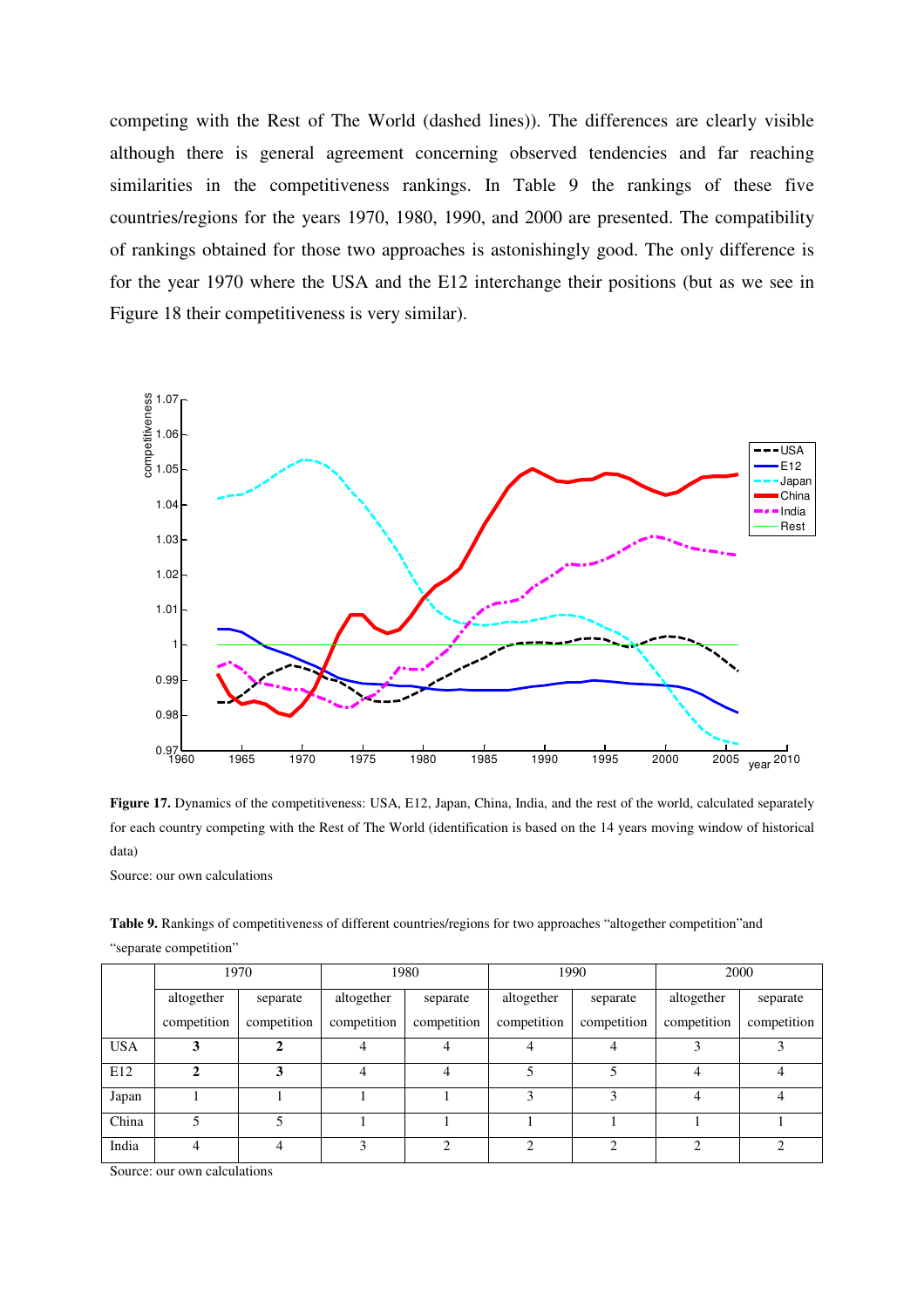

**Figure 18.** Comparison of the dynamics of the competitiveness: USA, E12, Japan, China, India, and the rest of the world, for all six countries/regions competing (solid lines) and calculated separately for each country competing with the Rest of The World (dashed lines); (identification is based on the 14 years moving window of historical data) Source: our own calculations



Figure 19. Dynamics of the competitiveness of nine countries and E12; calculated separately for each country competing with the rest of the world (identification is based on the 7 years moving window of historical data) Source: our own calculations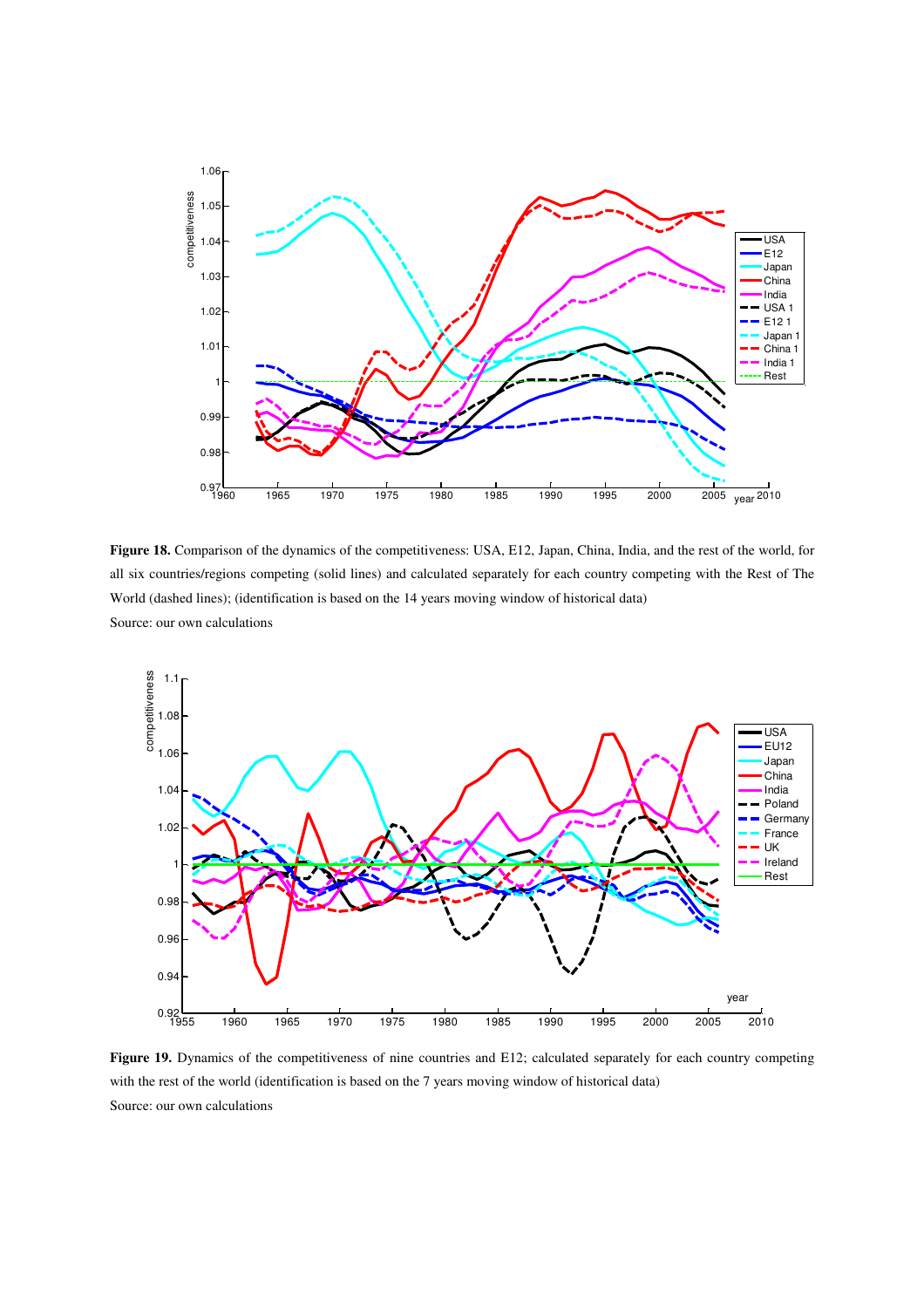There is no space to present the rankings of competitiveness of all the countries in the world, but we plan to endeavour such a project in the near future. Here, as the first step toward that project, we present the experiment for twenty nine selected countries and the E12 (distinguished as a region competing especially with USA and China). The dynamics of the competitiveness of ten selected countries are presented in Figure 19 (for a larger number of countries the figure would be unreadable). Once more we see the great variability of the competitiveness for almost all countries since the middle of the 20th century. In Table 15 we present the rankings of those 30 countries/regions for selected years. We start from the middle 1950s, and as we see that Israel, Germany, and Japan were the most competitive countries at that time. Due to the market oriented reforms initiated in 1948 by Ludwig Erhard, the German economy was one of the most competitive in the 1950s, but in the course of time Germany become more and more a welfare state and became less and less competitive, in 1980 Germany was ranked 19th, in 1990 25th, and in the recent years was placed in the bottom of the ranking. The same tendency of losing competitiveness is observed for all of the twelve European countries (E12). Growing competitiveness in the last 20-30 years is observed for such economies as: Chile, Ireland, India, and China. Poland, and to some extent also Hungary, are good examples of the advance of competitiveness due to market oriented transformations. In 1990 these two countries were at the bottom of the ranking and now, after 20 years of transformation, they are placed in the top ten .

In the last column of Table 10 the competitiveness indices for the last available historical data (2006) are presented. The great superiority of China and India over all the advanced economies is clearly seen. The index for China is roughly 10% higher than these of USA, France, Japan, and Germany. Even small differences in the values of the competitive indices result in enormous advantage/disadvantage of the economy in the long perspective. For example, the nearly 3% difference between competitiveness of China and the West between 1950 and 2006 (see Table 5) resulted in the increase of China's share in global GDP from 11% in 2000 to 28% in 2050 and the decrease of the share of the West from 44% to 29% (see Figure 10).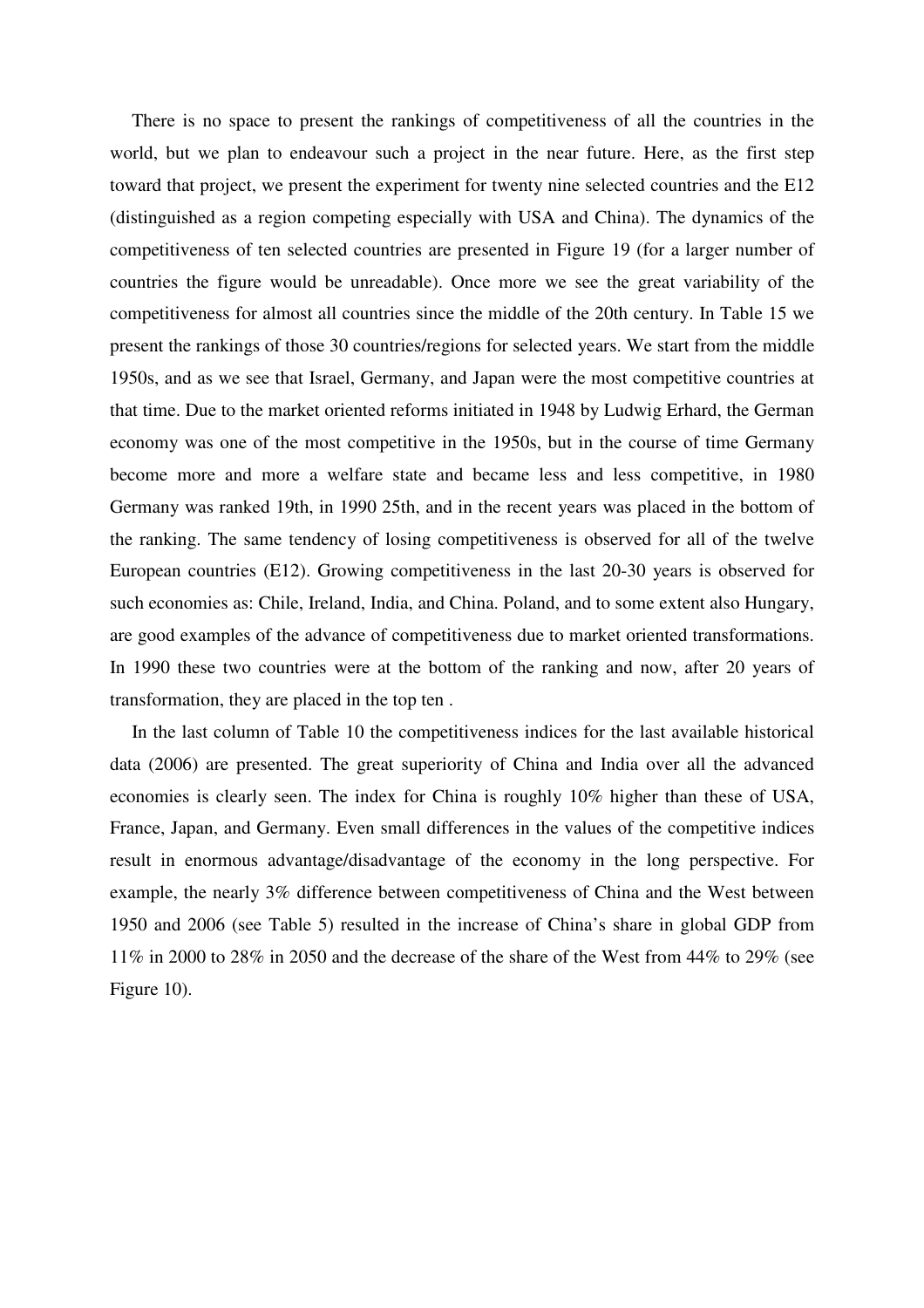| ranking        | 1956           | 1960           | 1970               | 1980           | 1990           | 1995             | 2000                     | 2006           | 2006   |
|----------------|----------------|----------------|--------------------|----------------|----------------|------------------|--------------------------|----------------|--------|
| $\mathbf{1}$   | Israel         | Israel         | Singapore          | Hong Kong      | South Korea    | China            | Ireland                  | China          | 1.0707 |
| $\overline{c}$ | Germany        | Japan          | Japan              | South Korea    | Hong Kong      | Singapore        | India                    | India          | 1.0291 |
| 3              | Japan          | Hong Kong      | South Korea        | Singapore      | Singapore      | <b>Chile</b>     | Singapore                | Ireland        | 1.0098 |
| $\overline{4}$ | South Korea    | <b>Brazil</b>  | Israel             | <b>Brazil</b>  | China          | South Korea      | <b>Poland</b>            | Hong Kong      | 1.0053 |
| 5              | Hong Kong      | <b>Germany</b> | Spain              | Mexico         | <b>Chile</b>   | Israel           | China                    | Singapore      | 1.0029 |
| 6              | China          | Mexico         | Brazil             | China          | India          | <b>Hong Kong</b> | Finland                  | South Korea    | 1.0015 |
| $\overline{7}$ | Austria        | Austria        | Mexico             | <b>Chile</b>   | Japan          | India            | <b>Chile</b>             | <b>Chile</b>   | 1.0011 |
| 8              | Italy          | China          | Hong Kong          | Ireland        | Spain          | Ireland          | South Korea              | <b>Hungary</b> | 0.9992 |
| 9              | Singapore      | Italy          | Italy              | Norway         | Ireland        | Norway           | Israel                   | Poland         | 0.9927 |
| 10             | Mexico         | France         | Australia          | Japan          | Israel         | Australia        | Netherlands              | Spain          | 0.9893 |
| 11             | Spain          | E12            | <b>Netherlands</b> | India          | Australia      | N. Zealand       | Australia                | N. Zealand     | 0.9893 |
| 12             | Netherlands    | Poland         | France             | Italy          | Finland        | Mexico           | <b>USA</b>               | Australia      | 0.9881 |
| 13             | <b>Brazil</b>  | <b>Hungary</b> | Canada             | <b>USA</b>     | UK             | <b>USA</b>       | Mexico                   | Israel         | 0.9860 |
| 14             | E12            | Canada         | Austria            | Canada         | <b>USA</b>     | Austria          | Canada                   | Sweden         | 0.9853 |
| 15             | Canada         | South Korea    | Ireland            | Israel         | Canada         | Netherlands      | Spain                    | Finland        | 0.9847 |
| 16             | Switzerland    | Finland        | China              | Spain          | France         | <b>Brazil</b>    | <b>Hungary</b>           | Canada         | 0.9830 |
| 17             | Finland        | Australia      | Finland            | Australia      | Italy          | Denmark          | Norway                   | UK             | 0.9808 |
| 18             | Poland         | Singapore      | <b>Chile</b>       | Austria        | <b>Brazil</b>  | Japan            | Sweden                   | <b>Brazil</b>  | 0.9799 |
| 19             | N. Zealand     | Switzerland    | Poland             | Germany        | Netherlands    | Spain            | UK                       | Norway         | 0.9793 |
| 20             | France         | Denmark        | Norway             | France         | Austria        | Germany          | Denmark                  | Mexico         | 0.9790 |
| 21             | Norway         | N. Zealand     | E12                | Netherlands    | Switzerland    | Canada           | Hong Kong                | <b>USA</b>     | 0.9777 |
| 22             | India          | <b>Chile</b>   | Denmark            | E12            | E12            | UK               | Austria                  | Austria        | 0.9742 |
| 23             | Australia      | India          | Switzerland        | Finland        | Sweden         | France           | $\overline{N}$ . Zealand | Denmark        | 0.9733 |
| 24             | <b>Hungary</b> | Netherlands    | Sweden             | Denmark        | Norway         | E12              | France                   | France         | 0.9730 |
| 25             | <b>USA</b>     | Spain          | Germany            | <b>Hungary</b> | Germany        | Italy            | <b>Brazil</b>            | Switzerland    | 0.9719 |
| 26             | <b>Chile</b>   | Norway         | India              | UK             | Denmark        | Poland           | E12                      | Netherlands    | 0.9707 |
| 27             | Sweden         | Sweden         | <b>USA</b>         | Poland         | Mexico         | Switzerland      | Italy                    | Japan          | 0.9707 |
| 28             | UK             | <b>USA</b>     | <b>Hungary</b>     | Sweden         | N. Zealand     | Sweden           | Switzerland              | E12            | 0.9670 |
| 29             | Denmark        | UK             | UK                 | Switzerland    | <b>Hungary</b> | Finland          | Germany                  | Italy          | 0.9648 |
| 30             | Ireland        | Ireland        | N. Zealand         | N. Zealand     | Poland         | <b>Hungary</b>   | Japan                    | Germany        | 0.9638 |

**Table 10.** Ranking of the competiveness of selected economies (30 countries and regions)

Source: our own calculations

#### **8. Possible scenario of development**

The extrapolation of future development of structure of the global GDP, as presented in Figure 16, seems to be rather improbable, mainly because it is hardly possible that the competitiveness of the selected six countries/regions will be constant over the next 40 years. Let us make an experiment and assume the future development of competitiveness of the six regions. The initial competiveness of those six regions are as presented in Table 8 (i.e., based on the identification period 1980-2006). Future competitiveness (up to 2050) is assumed to change as follows (as illustrated in Figure 20): US competitiveness will be stable (and equal to 1.005344) up to 2020 and from that year will grow steadily (in a linear form) in the next 30 years, to reach 1.02 in 2050; the E12 competitiveness will remain constant (and equal to 0.994965) up to 2030, from that year it will grow steadily to reach 1.01 in 2050; the same pattern is assumed for Japan, although it is assumed that the reform will start earlier than in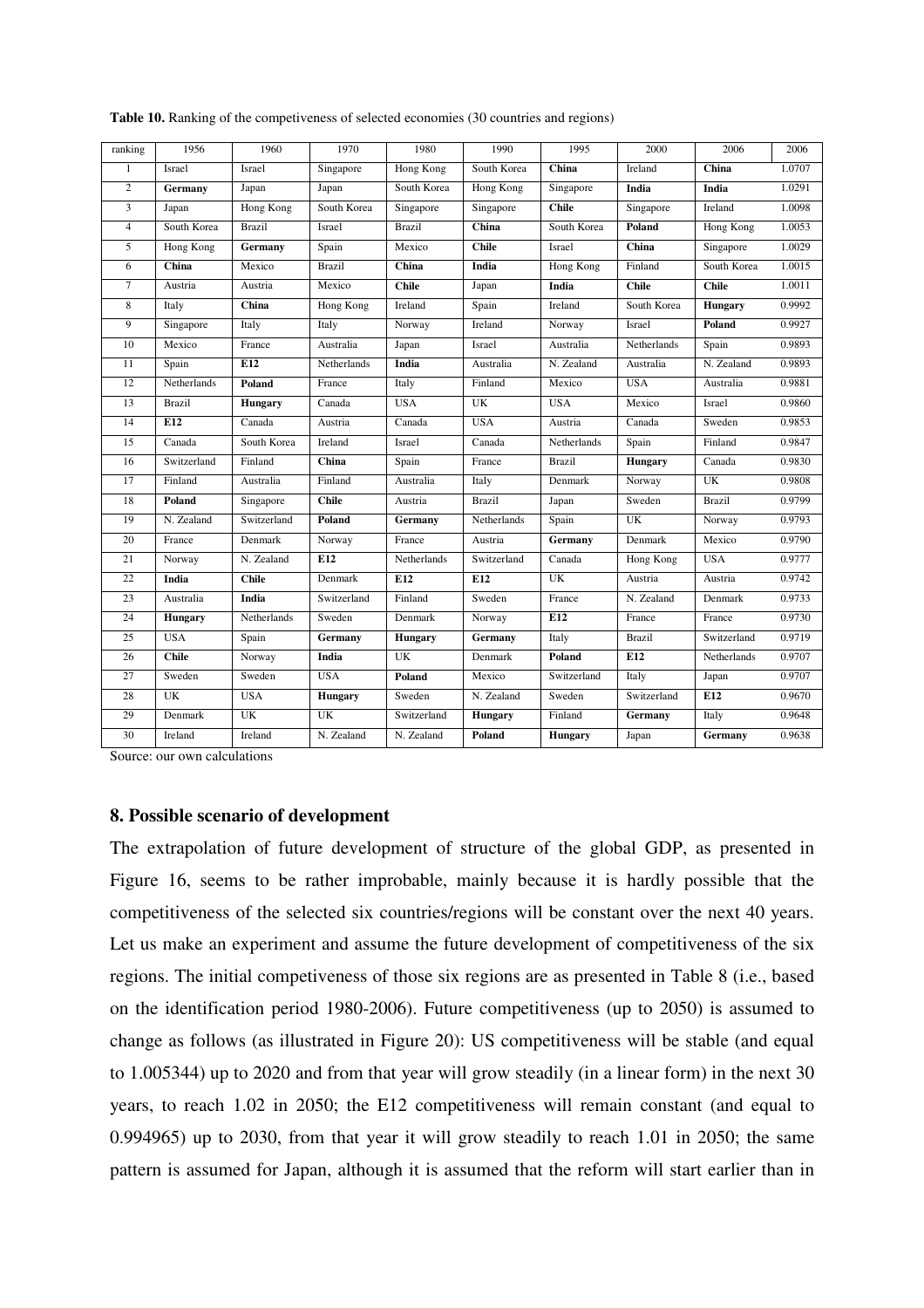Europe, and the steady growth of Japanese economy's competiveness will start in 2020, to reach the same value 1.01 in 2050; Chinese economy's competitiveness will be the highest (and equal to 1.49823) up to 2015, and next will drop heavily to reach 1.0 in 2030, from that year it will be constant and equal 1.0 (so it is assumed that the pattern is similar to that of Japan in the 1970s and 1980s); India's competitiveness will grow from the initial 1.031486 to 1.04 in 2025 and from that year will diminish steadily to 1.01 in 2050; the competitiveness of the rest of the world, as the reference competitiveness is assumed to be constant for the whole period, and equal to 1.0.



**Figure 20.** Assumed evolution of the competiveness of the six countries/regions in the proposed scenario Source: our own calculations

In short, we assume that the US economy will be able to recover in the next ten years and will return to its relatively high competitiveness after 2020, the European countries (mainly due to the bureaucratic burden of the EU) will start necessary reforms ten years later and will slowly revive after 2030. Japan will follow the same pattern of reforms as the US, although their results will be not so impressive (therefore the final competitiveness in 2050 of Japan is slightly lower than the US in 2050). China will be able to be the most competitive economy in the next decade, but mainly due to the lack of the political reform the economy will lose its vigorousness after 2020. Thanks to the democratic system and openness of the Indian economy, India will be the most competitive economy from 2019 to 2044.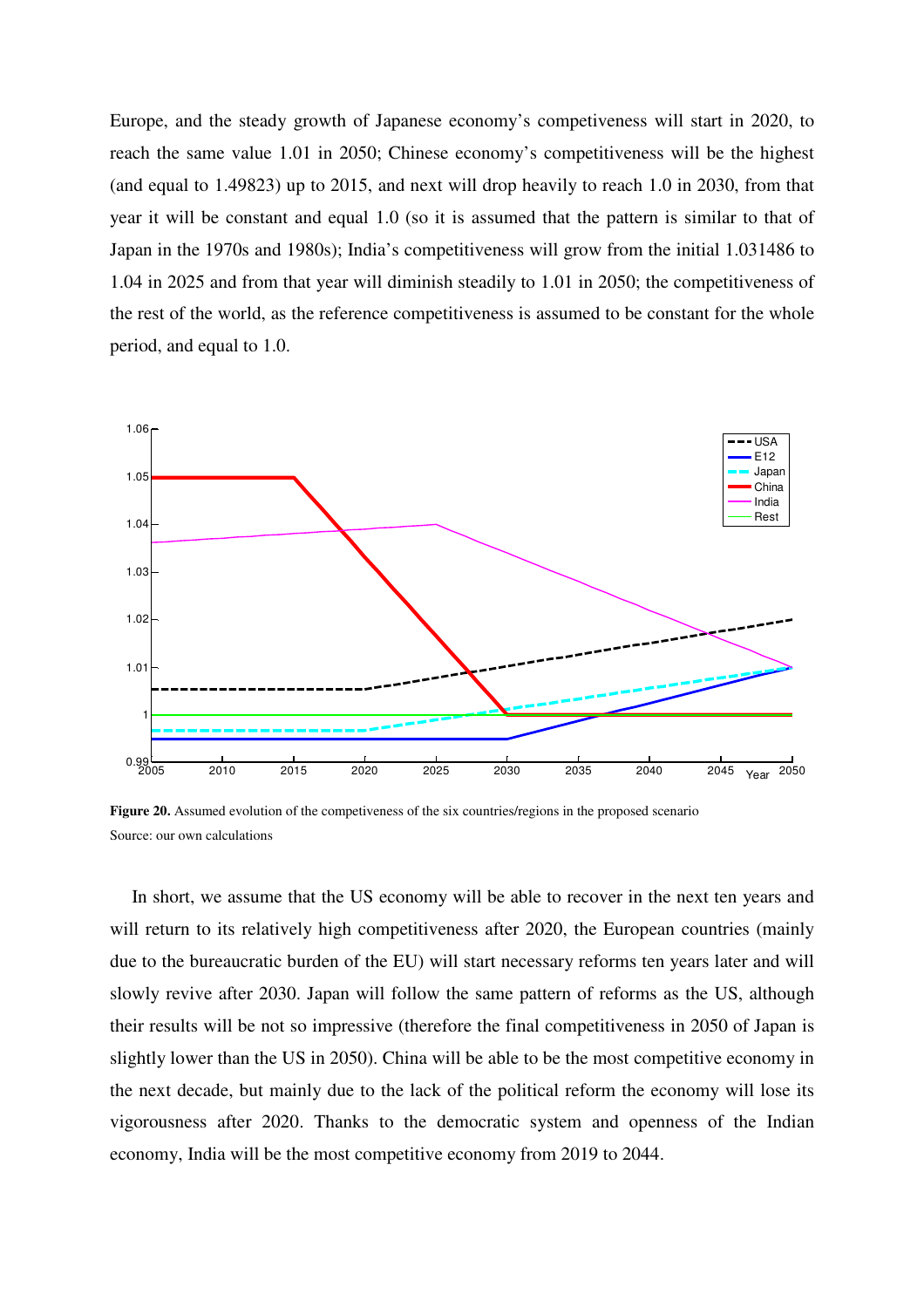In Figure 21 the evolution of the structure of the global GDP (under the above assumptions) is presented. The Chinese economy should overtake the US in 2011 (with roughly 20% shares of global GDP by both economies) and will still grow to reach the maximum share equal to 28% in 2027, in the next two decades (still being the largest global economy) its share will be dropping to reach 24.5% in 2050. The second largest economy will be the US, but its share will still decline to reach the minimum 18.3% in 2027. From that year the share of the US economy will rise to reach 22% in 2050 (roughly the same as China). The share of the Indian economy will grow steadily to reach almost 16% in 2050 (and becoming the third economy in the world). The total share of twelve European countries (E12) will keep the past tendency to decline, but, due to the reform initiated in 2030s, in the middle of the century will reach a plateau with a share equal to 10%. The same pattern of development will be experienced by Japan, but the plateau (roughly 5% share) will be reached by the Japanese economy in the beginning of the 2030s.



**Figure 21.** Scenario of development of future structure of the global GDP – the six regions/countries: USA, E12, Japan, China, India, and the rest of the world Source: our own calculations

# **9. Conclusions**

"All roads lead to Rome." We have outlined and presented the findings of different forecasts on the future of the global economy made by different teams, in different institutions, and under different assumptions. Most of them treat 2050 as the reference horizon of the prognosis. We have presented also our prediction concerning the future structure of the global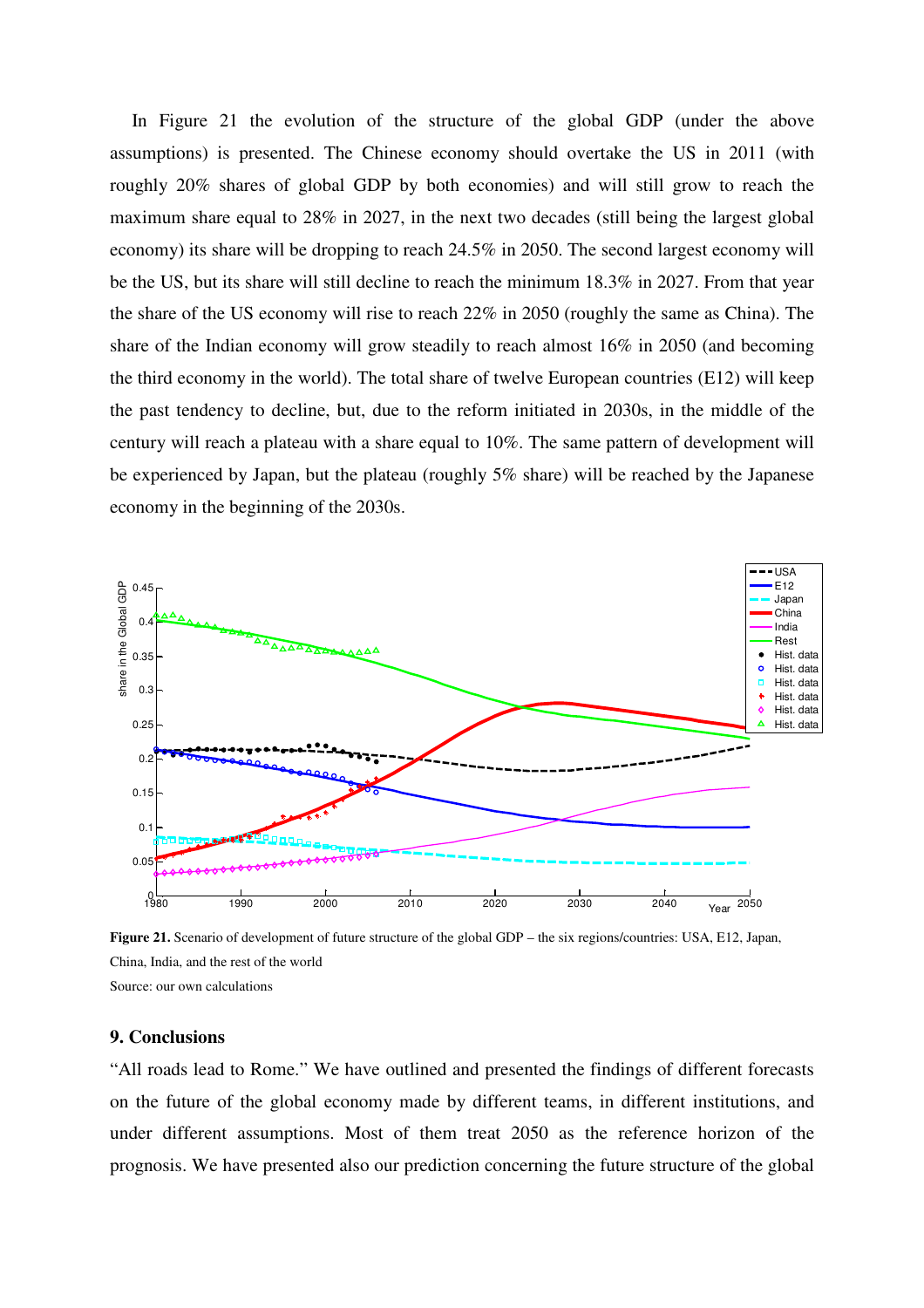economy based on the evolutionary model. Naturally there are large differences between the forecasts especially when we go into detail, but from some point of view there is one common conclusion of all future studies; namely, that in the middle of the 21st century the global economy will be dominated by three countries, namely the USA, China, and India. Additionally, it can be said that the "old powers", Europe and Japan, are on the slippery slope. The center of economic activity is moving toward the east and probably in the end of the 21st century will be placed somewhere in the middle of the North Pacific Ocean (within the triangle USA-China-India).

How to find our own way of development in this new shape of the world? This isthe great challenge to Poles and to Poland. In all the reviewed forecasts Poland is hardly mentioned. What is the reason for that? What kind of conclusions ought we to draw from this phenomenon? We have made great economic progress in the last 22 years, to some extent, we have opened new possibilities for further socio-economic development for many European and non-European societies. Why has this not been noticed by the authors of these future studies?

## **References**

- Buiter W., Rahbari E., *Global Growth Generators: Moving Beyond Emerging Markets and BRICs*, Citi Investment Research & Analysis, A division of Citigroup Global Markets Inc., 21 February 2011, http://www.nber.org/~wbuiter/3G.pdf.
- Dadush U., Bennett S., *The World Order in 2050*, 2010,
- http://www.carnegieendowment.org/files/World\_Order\_in\_2050.pdf.

*Dreaming with BRICs: The Path to 2050*, 1 October 2003,

- http://www2.goldmansachs.com/ideas/brics/book/99-dreaming.pdf. Hawksworth J., Anmol T., *The World in 2050. The Accelerating Shift of Global Economic Power: Challenges and Opportunities*, January 2011, http://www.pwc.com/en\_GX/gx/world-2050/pdf/world-in-2050-jan-2011.pdf.
- Hawksworth J., Gordon C., *The World 2050, Beyond the BRICs: A Broader Look at Emerging Market Growth Prospects*, March 2008. http://www.pwc.com/en\_GX/gx/world-2050/pdf/world\_2050\_brics.pdf
- Hawksworth J., *The World in 2050. How Big will the Major Emerging Market Economies Get and How Can the OECD Compete?*, March 2006, http://www.pwc.com/gx/en/world-2050/pdf/world2050emergingeconomies.pdf.
- Kwaśnicki W., Kwaśnicka H., Long-term diffusion factors of technological development: An evolutionary model and case study, *Technological Forecasting and Social Change* 1996, Vol. 52, pp. 31-57.
- Maddison A., *Chinese Economic Performance in the Long Run. Second Edition, Revised and Updated: 960-2030 AD*, OECD 2007.
- O'Neill J., *Building Better Global Economic BRICs*, , Global Economics, Paper No. 66, 30 November 2001, http://www2.goldmansachs.com/ideas/brics/building-better-doc.pdf.
- Poddar T., Yi E., *BRICs and Beyond*, 22 January 2007,
- http://www.usindiafriendship.net/viewpoints1/Indias\_Rising\_Growth\_Potential.pdf. Poncet S., *The Long Term Growth Prospects of the World Economy: Horizon 2050*, 2006,
	- http://www.cepii.fr/anglaisgraph/workpap/summaries/2006/wp06-16.htm.